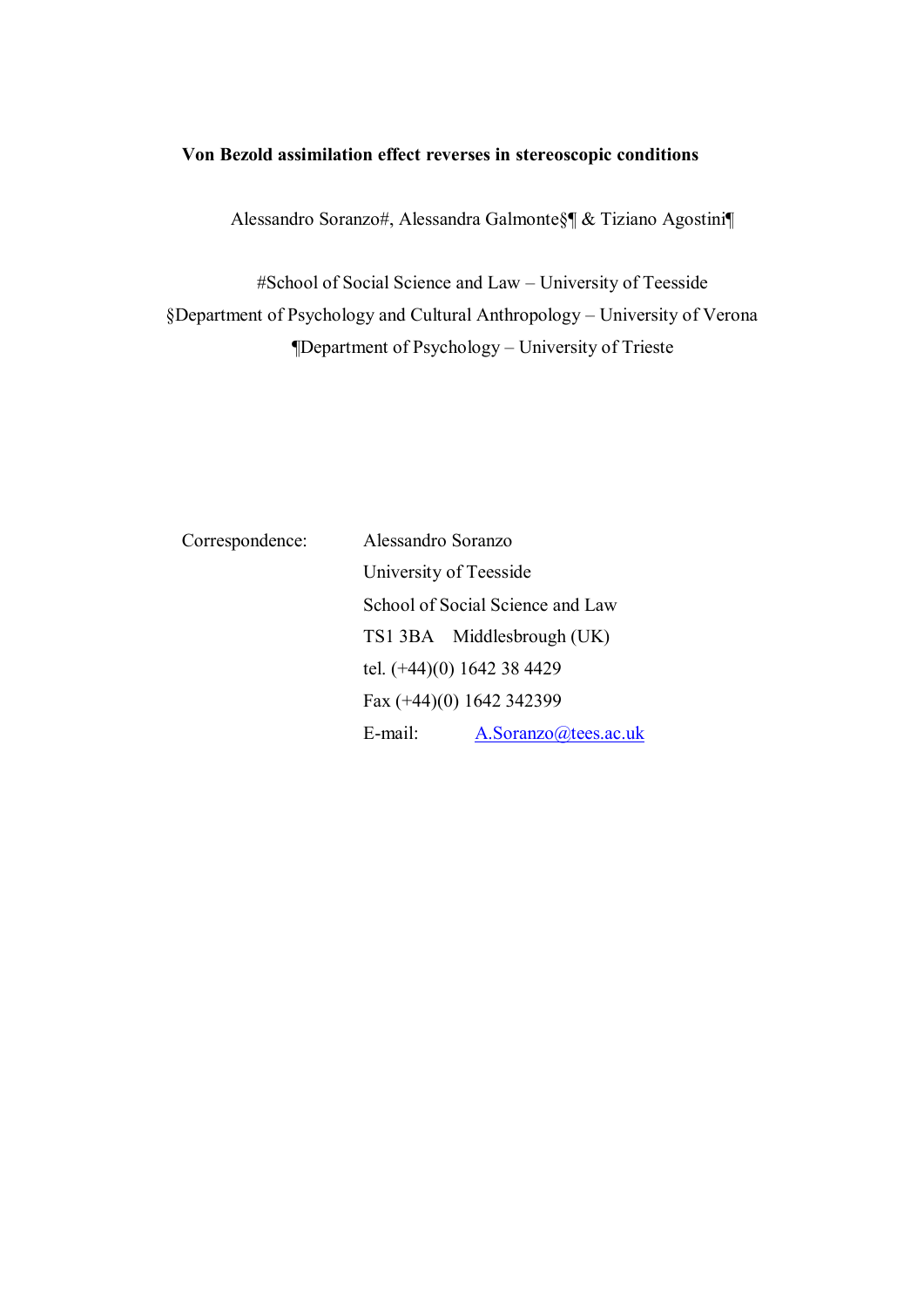#### **Abstract**

Lightness contrast and lightness assimilation are opposite phenomenon: in contrast, grey targets appear darker when bordering bright surfaces (inducers) rather than dark ones; in assimilation the opposite occurs. The question is: which visual process favours the occurrence of one phenomenon over the other? According to the level of the visual process they refer to, researchers provided three answers to this question. The first asserts that both the phenomena are caused by peripheral processes, the second attributes their occurrence to central processes, and the third claims that contrast involves central processes, whilst assimilation involves peripheral ones.

The present research was aimed at testing these hypotheses. An experiment on an IT system equipped with goggles for stereo vision was run. Observers were asked to evaluate the lightness of a grey target, and two variables were systematically manipulated: (i) Inducers' apparent distance; and (ii) Inducers' intensity. In all the conditions, the retinal stimulation was kept constant, thus, the peripheral processes remained the same along the experiment.

Results show that the lightness of the target depends on both the experimental variables. As the retinal stimulation was kept constant, we conclude that central mechanisms are involved in both the phenomena.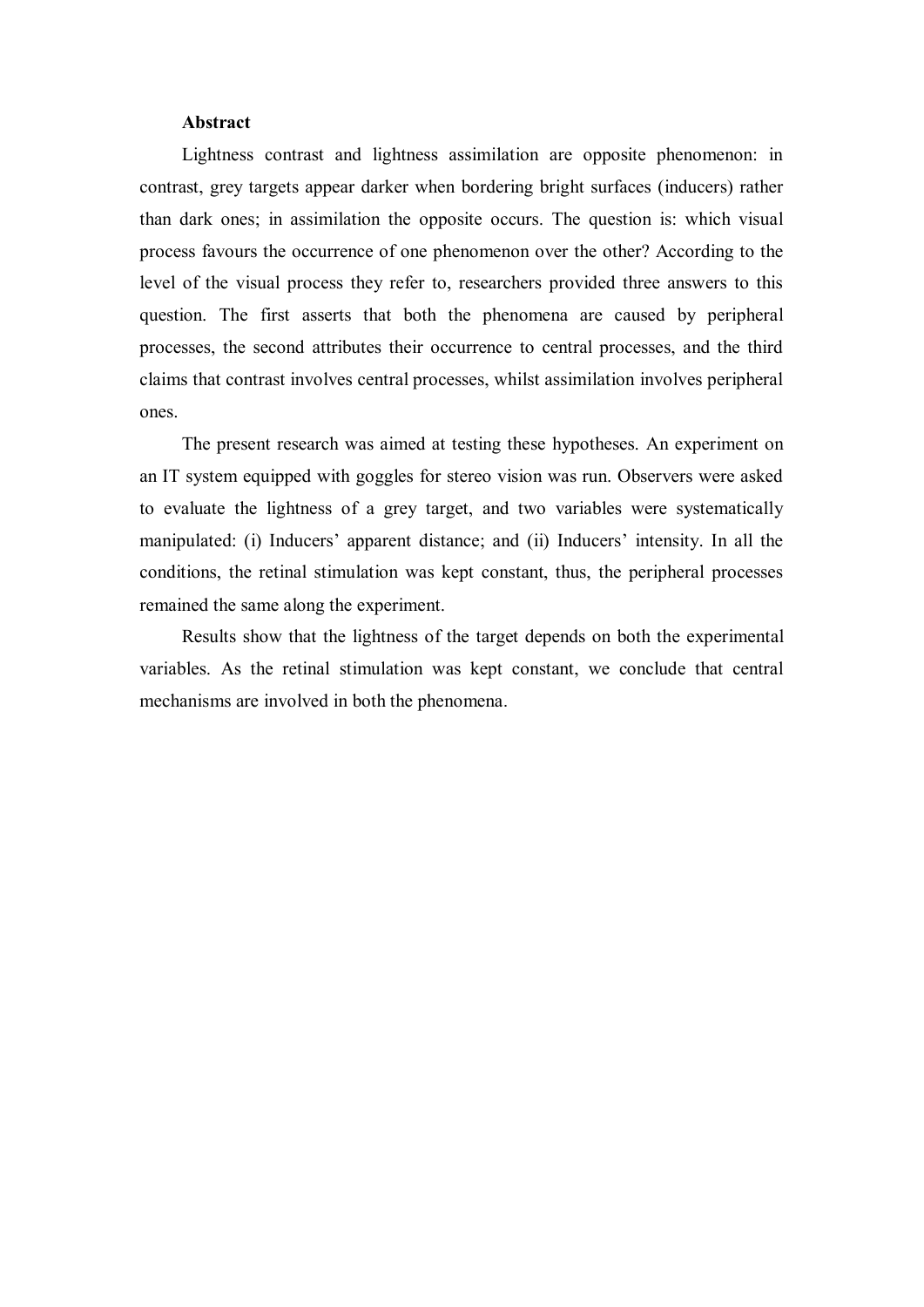#### **Introduction**

One of the most compelling features of visual perception is the relationship between lightness contrast and lightness assimilation. Lightness contrast is the condition whereby grey surfaces (targets) appear *darker* when bordering bright, rather than dark, surfaces (inducers). However, in lightness assimilation targets appear *lighter* when bordering bright, rather than dark inducers.



Figure 1. The five target squares share the same luminance; however, A and B' appear darker rather than the comparison, whilst A' and B appear lighter. The amount of the target area covered by the inducers is the same.

In figure 1, the grey targets in displays A and B look darker and lighter rather than the grey square in the middle of the figure (comparison). This is despite the fact that all targets in figure 1 share the same luminance. However, in displays A' and B' the targets look lighter and darker rather than the comparison. These latter displays can be referred as *Von Bezold* type of displays given that they resemble the configuration first introduced by Von Bezold in 1874. In these displays, the amount of the target area covered by the inducers is the same as those in displays A and B. Nevertheless, the effect of the inducers on the target lightness is the opposite. It seems that reducing the inducers' size and augmenting their number (i.e. increasing their spatial frequency) produces a shift from contrast to assimilation. Hence, from a *physical* perspective, this shift is generated by the manipulation of the inducers'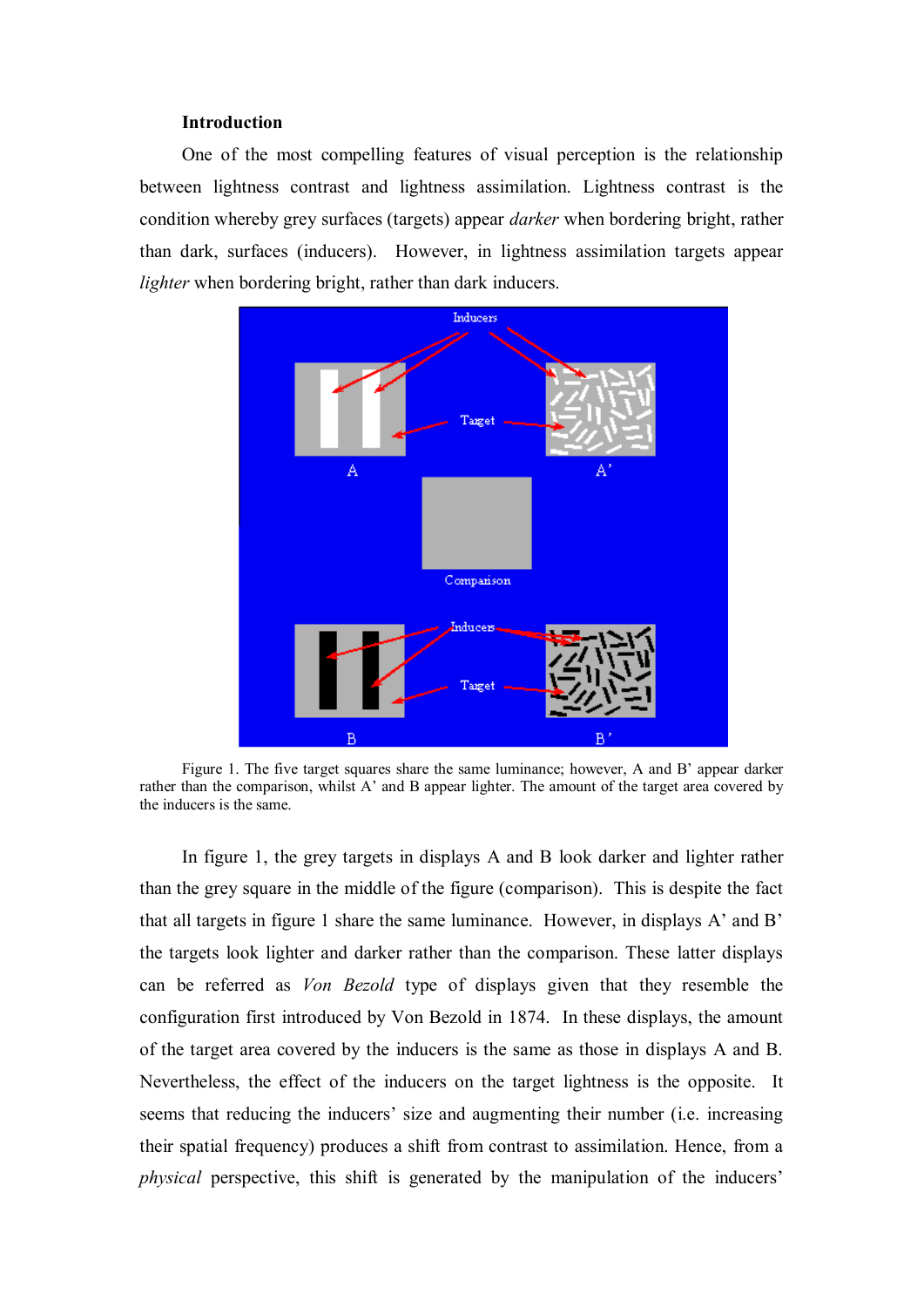spatial frequency. However, the question is: what factor, from a psychological perspective, causes the occurrence of one phenomenon over the other? Researchers have provided three different answers to this question in accordance to the level of the visual process they refer to.

One proposal is that the shift from contrast to assimilation is caused by a bottom-up, peripheral, mechanism of visual processing. According to this view, assimilation effects are based on local averaging of luminance within large neurons' receptive fields. Specifically, it has been proposed that a neuronal spatial integration (Helson, 1964; DeValois & DeValois, 1975; Hurvich & Jameson, 1966; 1974; Jameson & Hurvich, 1975) or weighted averages across distance (Reid & Shapley, 1988) occurs within receptive field centres.

The second interpretation suggests that this shift is generated by more central mechanisms of visual processing, such as figure/ground segmentation (Musatti, 1931; 1953; Festinger, Coren & Rivers, 1970; de Weert and Van Kruysbergen 1997) and observer expertise (Kanizsa, 1979).

For example, to explain the lightness difference between the targets in displays A and A' on one side, and the difference between displays B and B' on the other, peripheral explanations suggest that the inducers in A' and B' are so small that the receptive field of each retinal neuron includes part of the grey target and part of an inducer, simultaneously. As the neuron activity depends on the local average between the luminance of the target and the luminance of one inducer, the net result is an assimilation effect. Indeed, the local luminance average increases when the inducer is brighter rather than the target whilst it decreases with dark inducers. This is not happening in displays A and B because in these conditions there are some neurons which receptive field includes one inducer only, or part of one inducer, whilst others' receptive fields includes the grey target only. In this case, those neurons stimulated by one inducer inhibit those stimulated by the target, resulting in a contrast effect.

Conversely, researchers supporting the importance of central mechanisms underline that the figure/ground segregation process is stronger in displays A and B rather than in A' and B'. Because of this, in displays A and B, white or black figures on a grey background are perceived. On the contrary, in display A' and B', a single mosaic like figure is seen. Given that there is only one perceptual unit in the latter case, the target lightness tends to homogenise with that one of the inducers leading to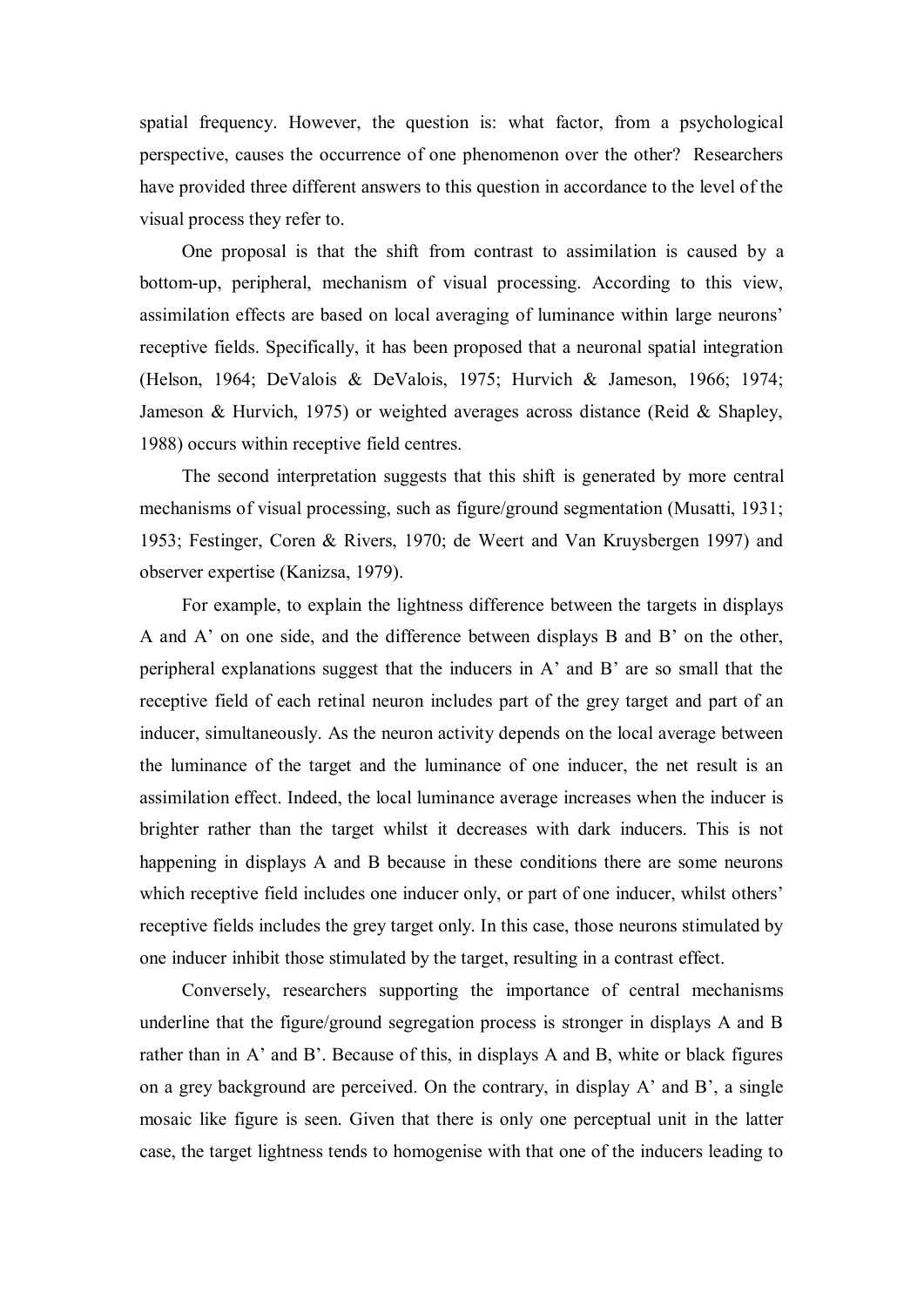an assimilation effect; whereas, in the former, the lightness of the two different perceptual units tend to diverge, resulting in a contrast effect.

Finally, the third position, sustained by Gilchrist et al. (1999), attributes the two phenomena to different levels of the visual process. Authors attribute the contrast phenomenon to central processes, such as perceptual belongingness, whilst they attribute assimilation to more peripheral processes. ("[...] Von Bezold effect may involve a relatively low-level kind of space averaged luminance" (Gilchrist et al. 1999; page 802).

Although these different points of view, it exists some evidence that central processes are involved in the assimilation phenomenon. For example, de Weert and van Kruysbergen (1997) found that the strength of assimilation reduces when spatial noise is added to an assimilation-eliciting display (i.e. to a display in which the inducers spatial frequency is high). However, this happens only when the spatial noise is perceived to be coplanar with the rest of the display. When, instead, the spatial noise appears to be non-coplanar with the rest of the display assimilation persists. Authors have underlined that the retinal stimulation in the two conditions (spatial noise coplanar vs. non-coplanar) was practically the same, which persuaded them to conclude that central mechanisms are involved in assimilation.

Furthermore, de Weert and van Kruysbergen (1997) also reported an observation that inspired the present research. By means of a stereo display to stratify the figure elements, de Weert and van Kruysbergen observed that after stratification, when some red and green disc-shaped-inducers are painted on a homogeneous white target, the latter appears reddish if the green inducers are perceived at a different plane, closer to the observer. Vice-versa, the same white target appears greenish when the red discs are those appearing closer to the observer (figure 2). de Weert and van Kruysbergen proposed that stratification between inducers and target may affect assimilation.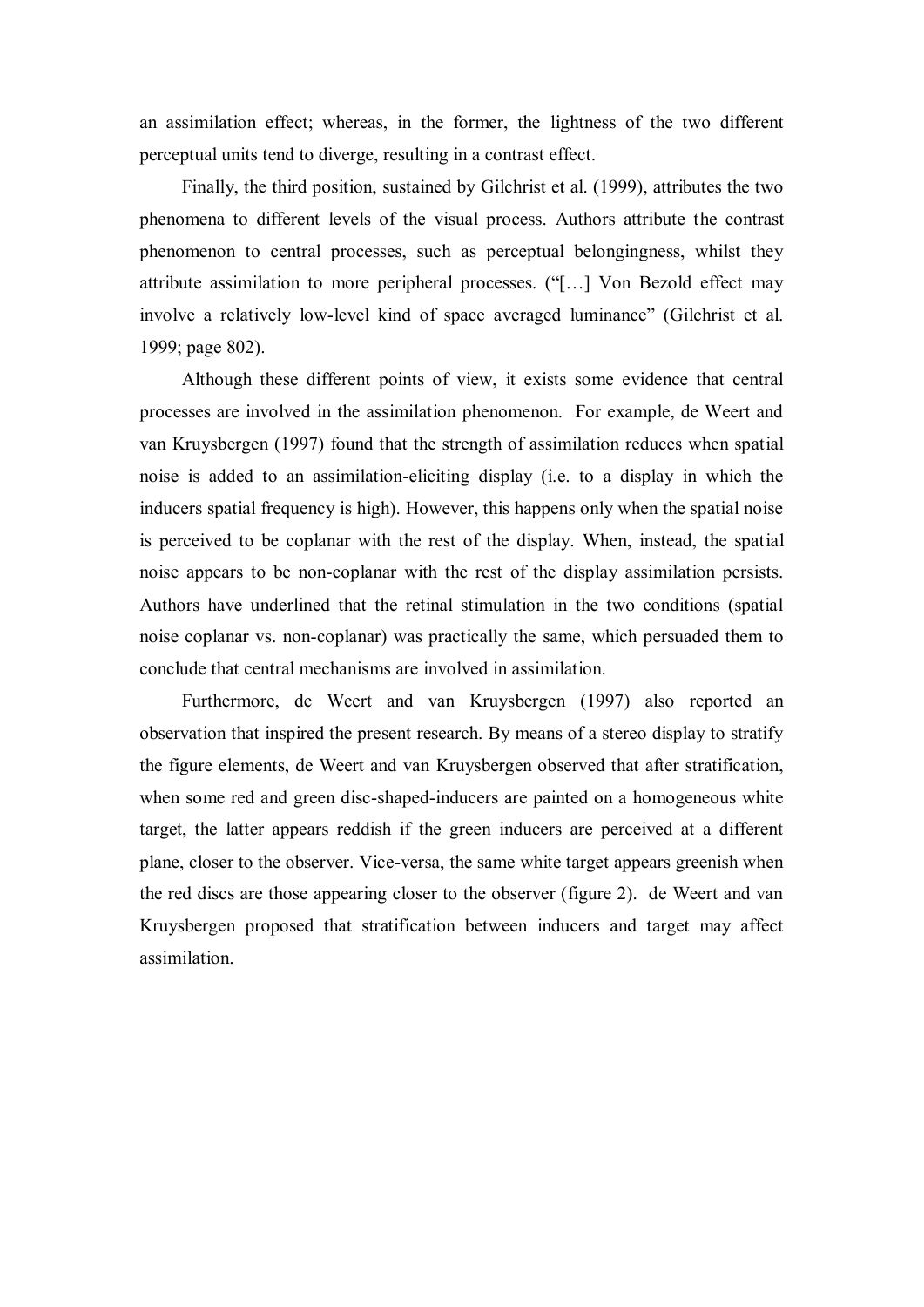

Figure 2: The display analyzed by de Weert and van Kruysbergen (1997). See text for explanation. Reprinted with permission. (See on line version of this paper for the coloured figure).

The aim of the present study is to further investigate this observation and to extend it in the achromatic domain with the following important modifications. In de Weert and van Kruysbergen's (1997) displays, both the green and red inducers where superimposed to the target-background at the same time. Because of this, it may be argued that the greenish and reddish appearance of the white target could be caused by a contrast effect of the segregated discs instead of an assimilation effect of the coplanar ones. In other words, in those conditions, it was not possible to attribute the reddish and greenish appearance of the white target to an assimilation effect of the apparent coplanar discs or to a contrast effect of the segregated ones. To control for this variable, we have measured separately the effects on the target lightness of inducers having different luminance. Furthermore, de Weert and van Kruysbergen generated the apparent depth by means of two stereo figures. That is that the 3D appearance was obtained by flanking two figures that were identical in all aspects, but some of the corresponding items were relatively shifted. When looking into the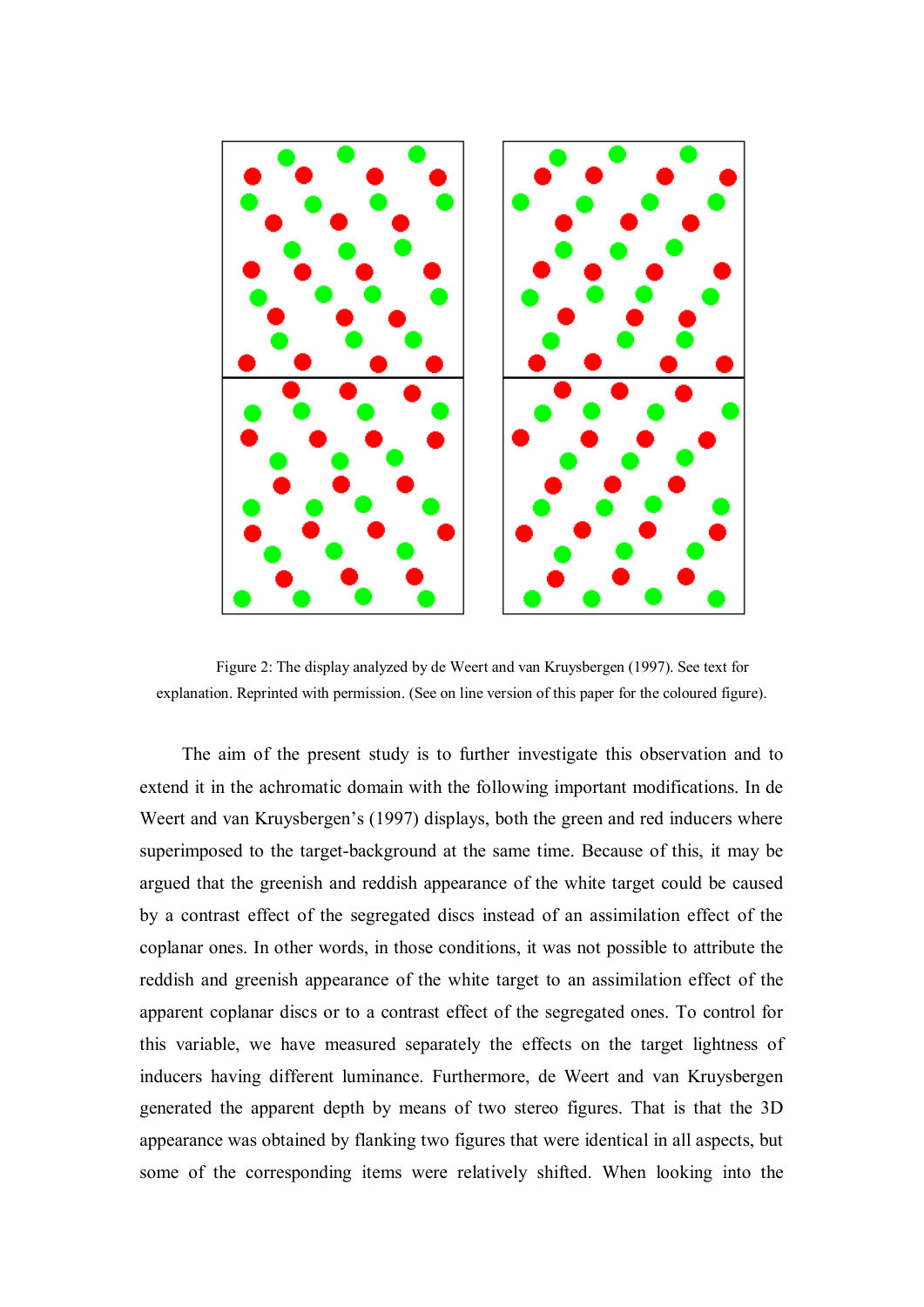distance, past the page because of the disparity between the corresponding items, after 20-30 seconds the images fuse in a single 3D image. This method may not be appropriate for a psychophysics experiment because it cannot be controlled when and if the observers actually get the 3D impression. To control for this variable, we have used an IT system equipped with goggles for stereo vision.

To sum up, the aim of this project was to further explore a phenomenon reported by de Weert and van Kruysbergen (1997) in which assimilation is affected by the apparent distance between inducers and target. To achieve this aim, we have measured the lightness of a target and we have systematically manipulated Inducers' apparent distance from the target and the Inducers' intensity.

#### **Method**

#### **Observers**

Ten volunteer observers participated in this experiment. All had normal or corrected-to-normal acuity and were naive with regard to the experimental design.

#### **Stimuli**

The stimuli were projected on a rear projection screen (204cm x 105cm). The stereo effect was generated by means of the OpenGL technology: two images (one for each eye) were drawn, and outputting those to two projectors (NEC model LT260). Polarising filters were used to prevent light from the projectors going into both eyes. Participants wore glasses having a vertical polarising filter for the left eye, and a horizontal polarising filter for the right one. By placing a vertical filter over the left projector and a horizontal filter over the right one, only one image was projected to each eye. The software depicted each image twice, once for the left eye and again for the right eye (see figure 3).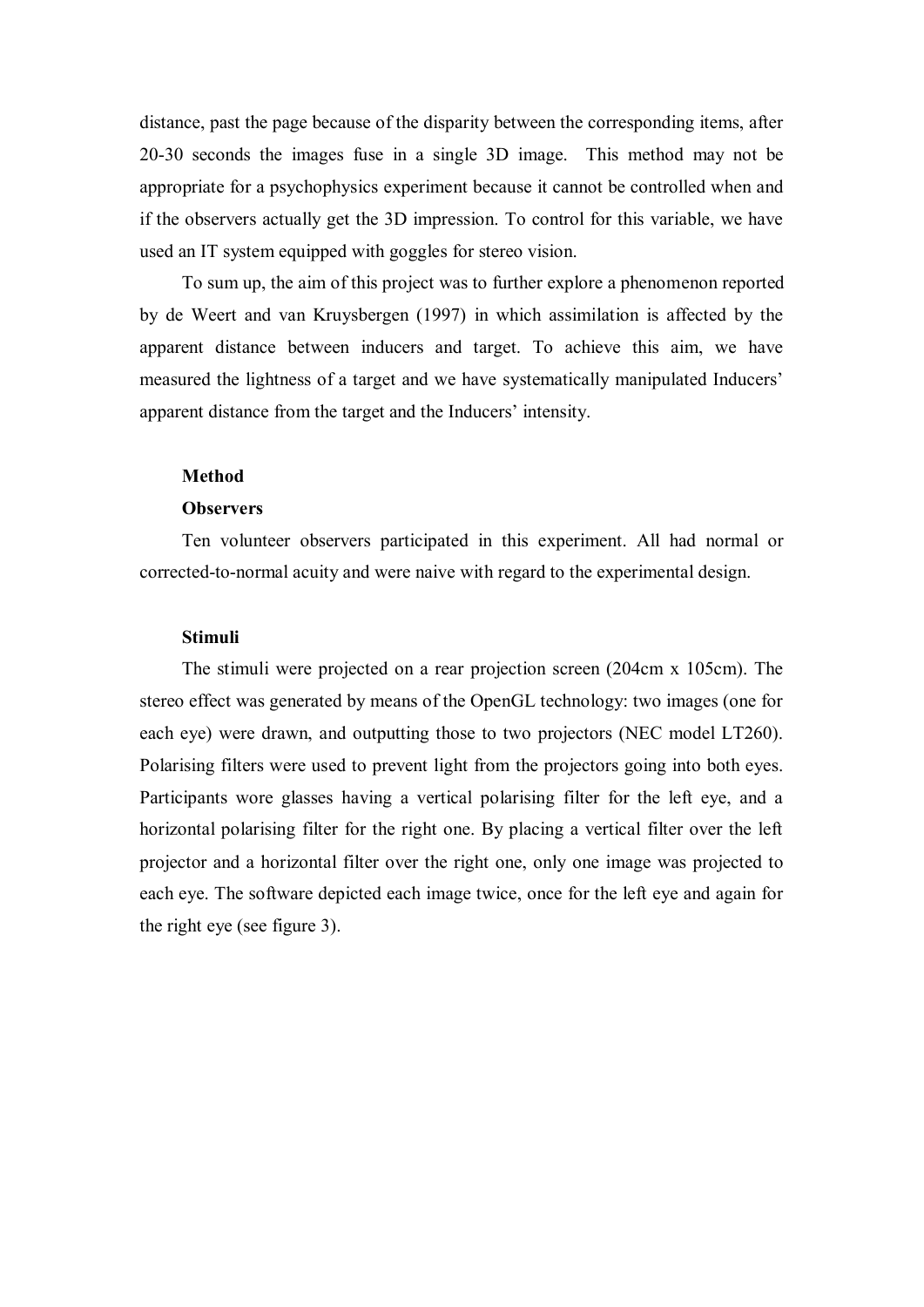

Figure 3: Example of the stimuli used in the experiment. Two images were drawn into the screen, one per each eye. The apparent distance between inducers and the target was manipulated by varying the disparity between the corresponding items.

The displays were shaped as follows. The whole screen (subtending 53.67 x 35 deg of visual angle) was light-blue its luminance, measured from behind the goggles, was 20.4 cd/m<sup>2</sup>. A grey square (10.2x10.2 deg of visual angle) served as a target; its luminance, measured from behind the goggles, was  $18.2$  cd/m<sup>2</sup>.

On the top of the target, 40 small rectangles (0.2x0.95 deg) were drawn. Their luminance changed according to the level of the inducers' intensity variable. It was 72 cd/m<sup>2</sup> for the light level of the Inducers' intensity variable, and 4.6 cd/m<sup>2</sup> for the dark level (measured from behind the goggles). In this way, the absolute difference, in log units, between the target luminance and the luminance of the light inducers was the same as the difference between the target luminance and the luminance of the dark inducers. The rectangles serving as inducers were randomly oriented but their orientation was coherent through the displays. These conditions were shaped so to resemble a Von Bezold type of display.

By varying the disparity between the corresponding inducers in the two images, they could appear, in respect to the target, at three different distances, according to the level of the Distance between inducers and target variable. In the coplanar condition, there was no horizontal shift between the corresponding inducers (i.e. the two images projected to each eye were the same). In the Distance 1 condition, the corresponding inducers in the two images were shifted by 0.5 cm, whilst in the Distance 2 condition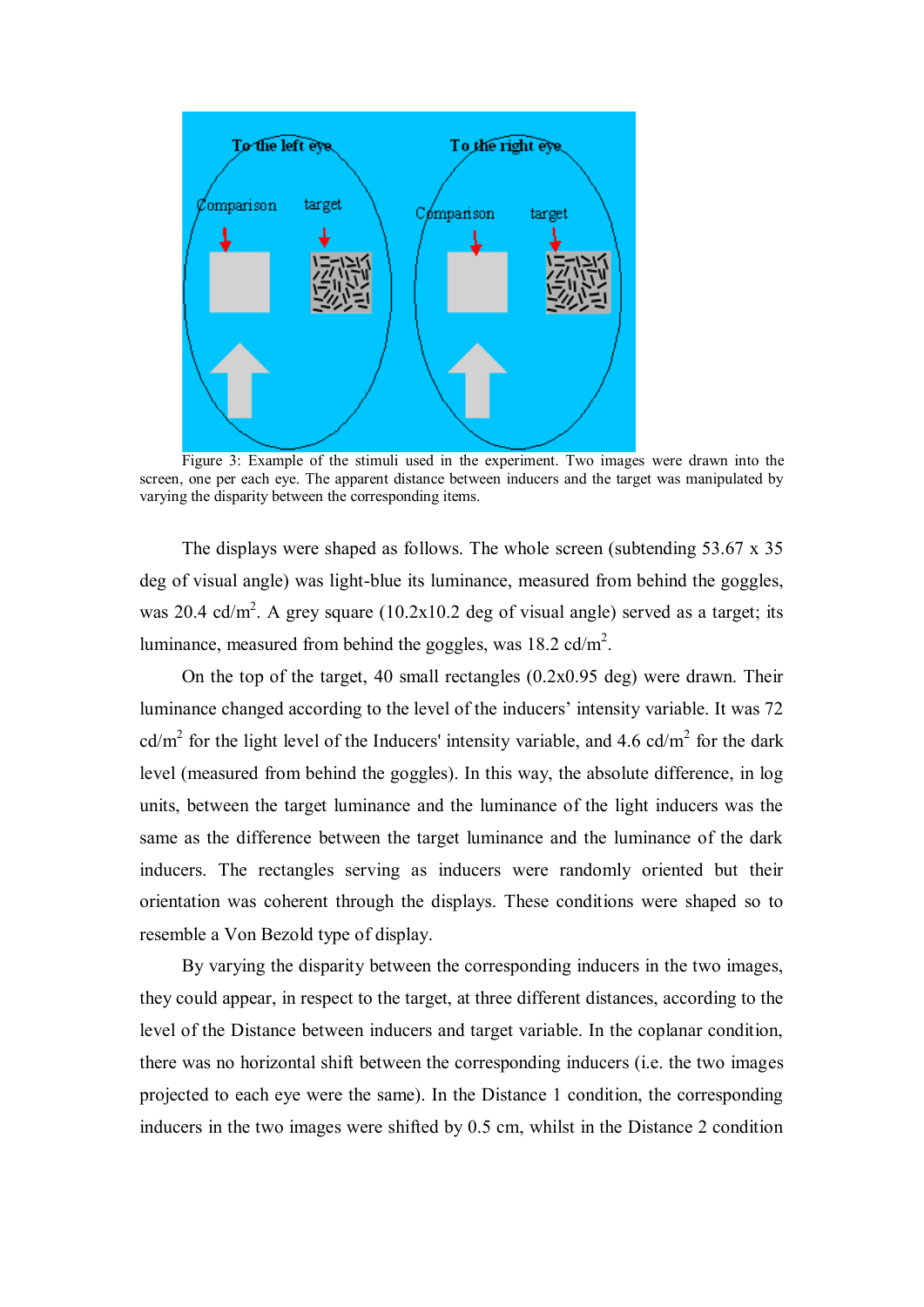the corresponding inducers in the two images were shifted by 1 cm. Finally, there was a control condition in which the target did not have any inducers on it.

Another square having the same size as the target was presented on the screen; it did not have any inducers on it and served as a comparison patch. Its luminance was randomly assigned by the software at the beginning of each trial and it was adjustable by the participants through the provided joystick. To get a statistical control of the potential luminance non-homogeneity of the screen, the comparison patch could appear 5 deg of visual angle either on the left or on the right of the target. At the beginning of each trial, an arrow was presented for 2 seconds indicating which the comparison patch was.



Figure 4. Experimental displays. They are arranged in two rows (according to the level of Inducers' intensity variable) and three columns (according to the level of the Distance between inducers and target variable). In addition, there was a control display in which the target patch did not have any inducers on it. To get a statistical control of the potential luminance non-homogeneity of the screen, the target could appear either on the left or on the right of the comparison patch.

To sum up, there were 6 experimental displays organized in two independent variables: 1) Inducers' intensity (Light and Dark) and 2) Inducers' apparent distance from the target (Coplanar, Distance 1 and Distance 2) plus a control condition (figure 4). These 7 displays were presented 4 times: in half of the trials the target was presented to the left of the comparison, whilst, in the other half, it was presented to the right. In total, observers did 28 adjustments.

#### **Procedure**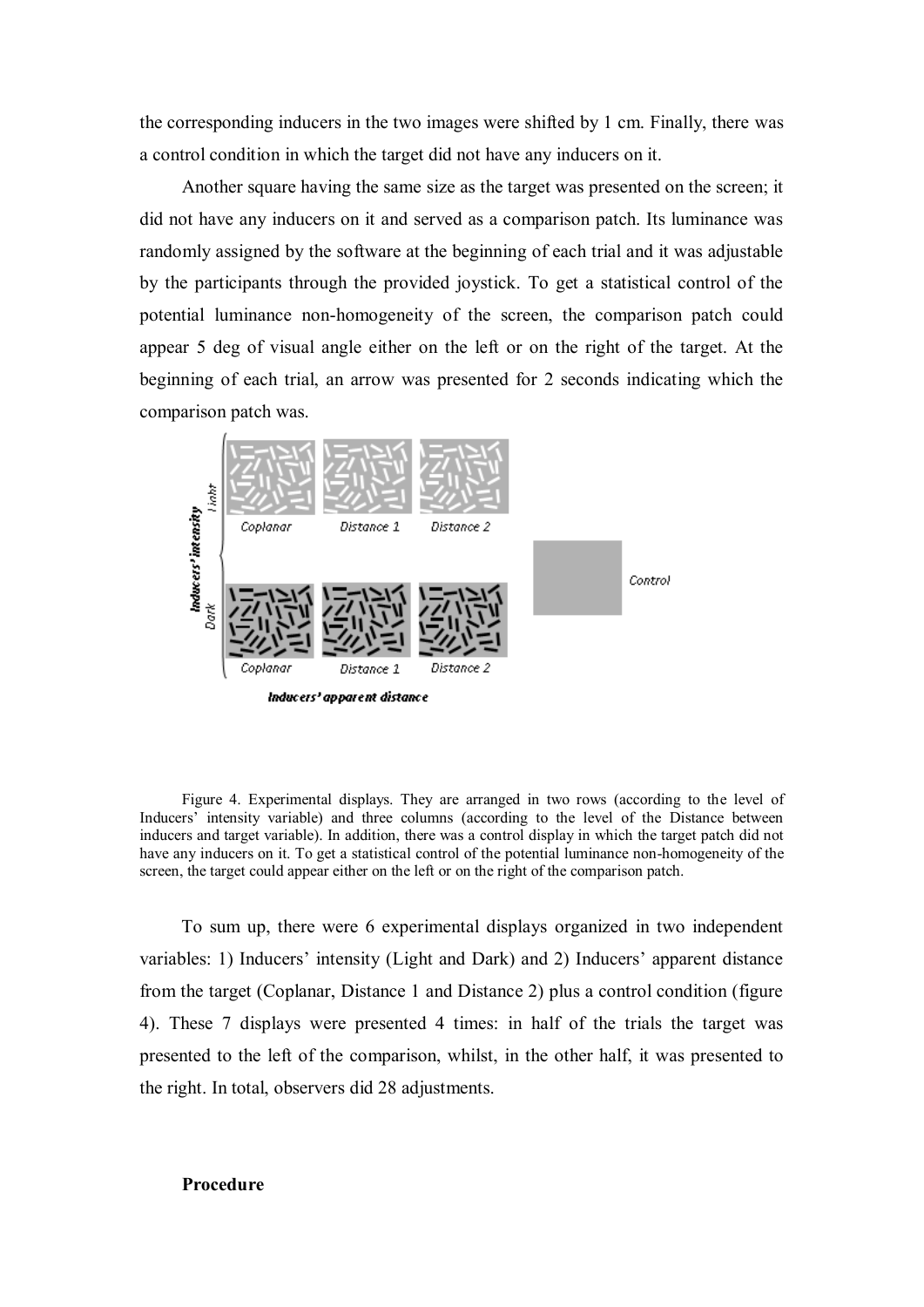Observers were shown the displays, presented in random order, in a darkened room at a distance of 150 centimetres from the screen. They wore goggles for the stereovision, and were instructed to match the colour of the target patch to the colour of the comparison patch by means of the provided joystick. To ensure that the observers actually got the 3D perception, before the experiment began, they were presented with some of the displays and were asked to describe what they saw. The experiment started only after they reported seeing the surfaces at different depth planes.

When each display appeared, an arrow was shown for 2 seconds indicating the adjustable patch (this was done because in the control condition both the target and the comparison did not have any inducers on them, and were, therefore, undistinguishable). Participants adjusted the luminance of the comparison by means of the provided joystick. When observers reached a satisfactory match, they were instructed to press a button on the joystick. At that point, the target luminance was recorded by the software and the next trial begun. The luminance of the comparison was set to a random value at the beginning of each trial. Observers performed four matches for each of the seven displays, providing twenty-eight adjustments in total. Each display remained on the screen for as long as needed to produce the match. The whole session lasted about 40 minutes.

#### **Results**

A paired t-test revealed no difference between the two sides in which the comparison patch was presented in relation to the target. Another paired t-test revealed no difference between the control condition and 18.2 (the actual luminance of the target in  $cd/m<sup>2</sup>$ ). These results suggest (i) that observers were able to perform the task and (ii) that the luminance across the screen was sufficiently homogeneous. Mean ratings for the successive statistical analysis were obtained by the following formula:

Transformed data = *Log [mean(assigned luminance)/ target luminance]*

In this way, 0 was the baseline. In the Light level of the Inducers' intensity variable, positive values indicate an assimilation effect, whilst negative values indicate a contrast effect. On the contrary, in the Dark level, of the same variable,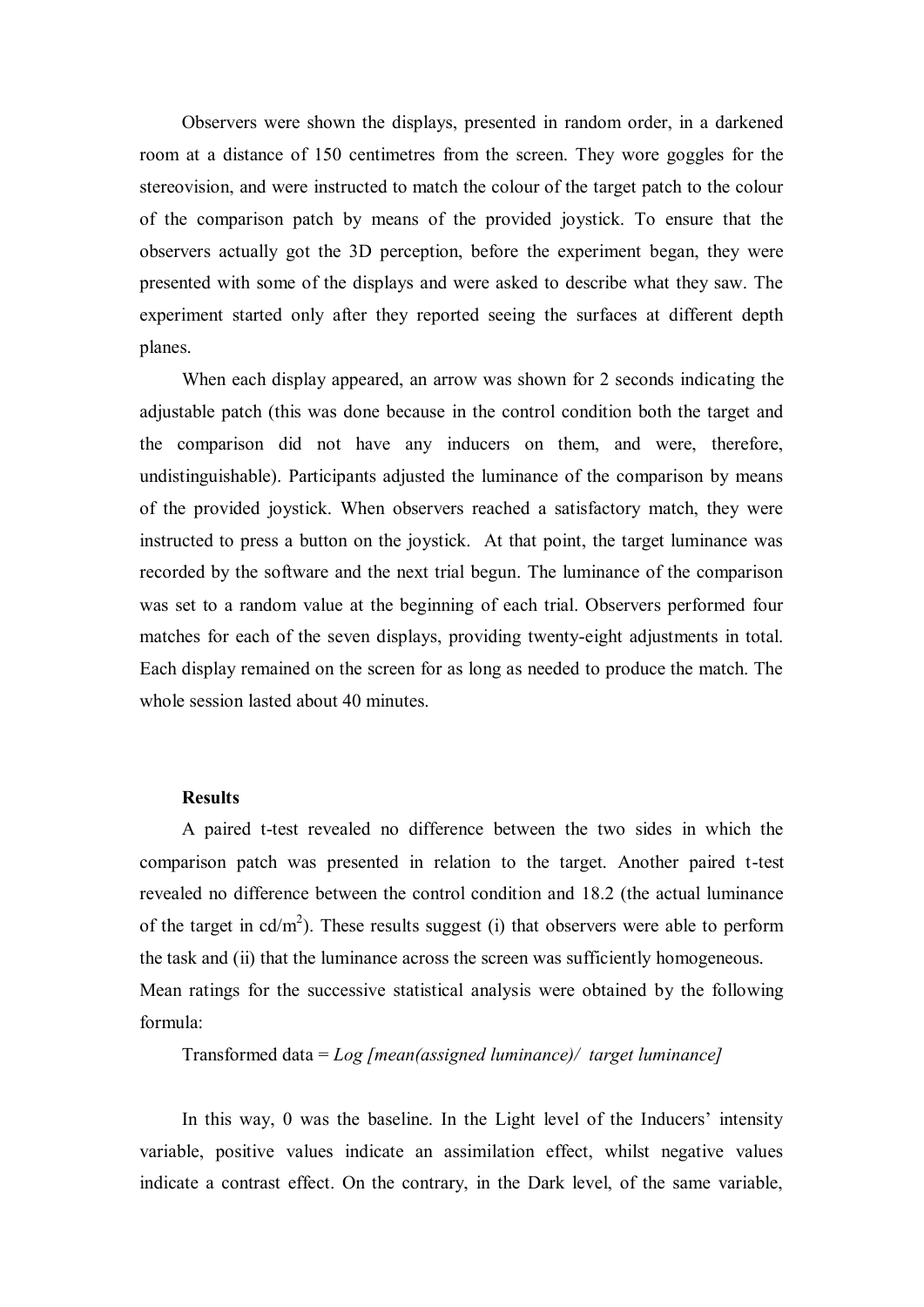positive values indicate a contrast effect, whilst negative values indicate an assimilation effect. The transformed observers' mean ratings for the experimental condition, together with the standard errors, are shown in figure 5.



Figure 5. Results of the experiment. Mean ratings are obtained by the following formula *Log[mean(assigned luminance) / target luminance]*. The mean rating for the control condition is not reported, and it did not differ from 0. Bars indicate standard errors.

A two-way repeated measure ANOVA on the transformed data revealed a significant effect of the Inducers' apparent distance from the target variable  $[F_{(2,9)}=$ 5.11;  $p < 0.05$ ] and the Interaction between the two independent variables ( $F<sub>(2,18)</sub>$  = 12.96 p < 0.05). The Inducers' intensity variable was non significant  $[F_{(1,9)} = 1.74$  p  $= 0.21$ ]. It has to be noted, that by adopting this transformation, the contrast and assimilation effects of one level of the Inducers' intensity variable compensates those of the other level.

As can be seen from figure 5, assimilation effects occur in the coplanar condition of the Inducers' apparent distance variable. That is, the target with light inducers appeared lighter rather than the control, whilst the target with dark inducers appeared darker rather than the control. In the Distance 1 condition of the Inducers' apparent distance variable, the target appeared darker rather than the control in both the levels of the Inducers' intensity variable. In the Distance 2 conditions of the Inducers' apparent distance variable, contrast effects occurred in both the conditions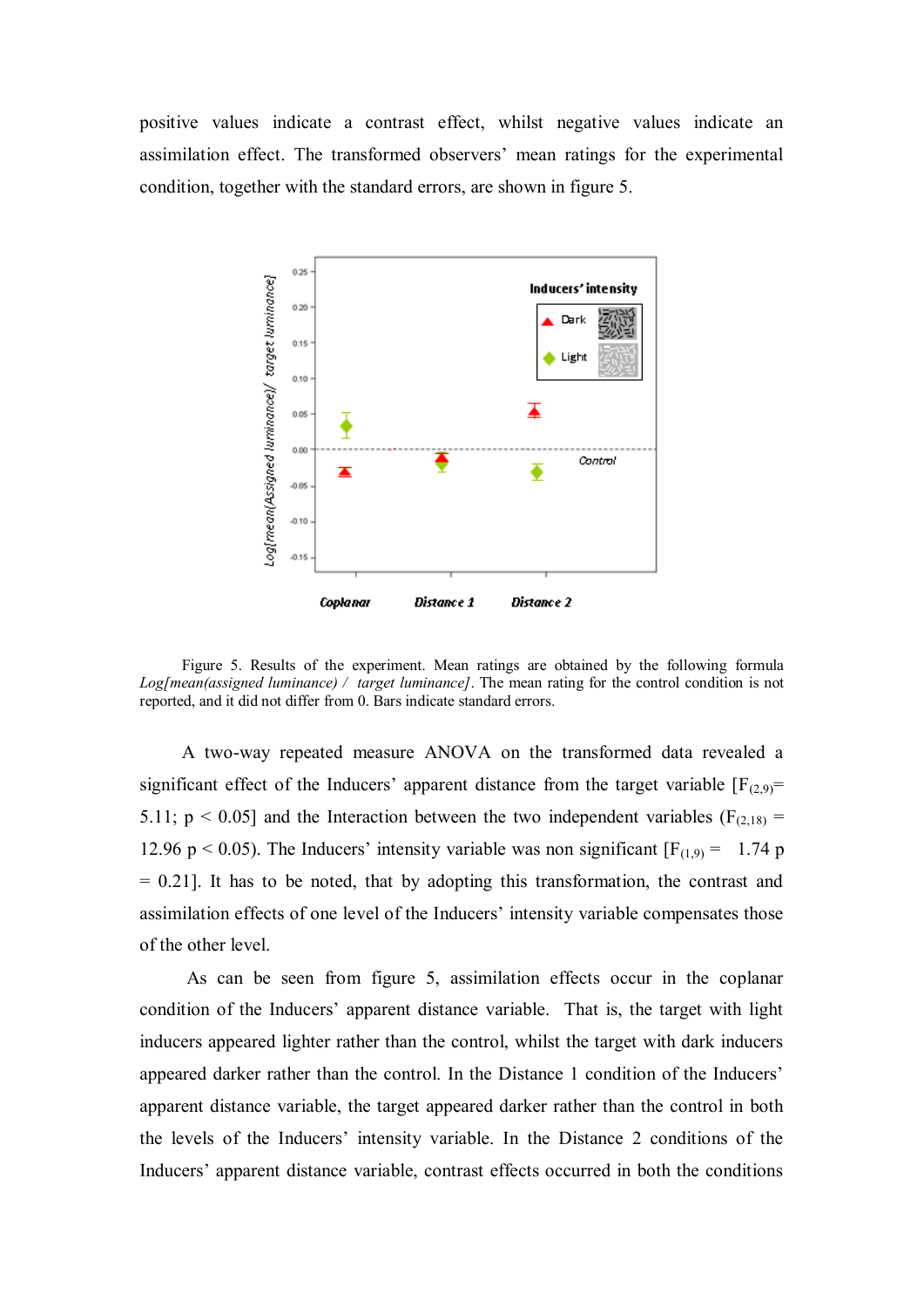of the Inducers intensity variable; i.e. the target with light inducers appeared darker rather than the control, whilst the target with dark inducers appeared lighter rather than the control.

# **DISCUSSION**

The relationship between lightness contrast and lightness assimilation is one of the most interesting features of visual perception. According to the level of the visual process they refer to, researchers have provided three interpretations of this relationship. The first asserts that both the phenomena occur at a peripheral level of the visual system (Helson, 1964; DeValois & DeValois, 1975; Hurvich & Jameson, 1966; 1974; Jameson & Hurvich, 1975; Reid & Shapley, 1988); the second attributes their occurrence to more central mechanisms (Musatti, 1931; 1953; Festinger, Coren & Rivers, 1970; de Weert and Van Kruysbergen 1997; Kanizsa, 1979), and the third claims that contrast involves central mechanisms whilst assimilation involves peripheral ones (Gilchrist et al., 1999).

The present research tested the hypothesis that central mechanisms are involved in both contrast and assimilation, and it was inspired by an observation reported by de Weert and van Kruysbergen (1997). By means of a stereo display, de Weert and van Kruysbergen observed that when some red and green discs are painted on a white target, the latter appears greenish when the green discs are perceived at its same depth and the red discs stratify. The same white target, however, appears reddish when the red discs appear coplanar with the target whilst the green discs are those who stratify (see figure 2). de Weert and van Kruysbergen attributed this effect to assimilation between the discs and the background.

In the present research, Von Bezold displays have been used as experimental stimuli and two independent variables have been systematically manipulated: (i) Inducers' intensity and (ii) the Inducers' apparent distance from the target. These displays differ from those ideated by de Weert and van Kruysbergen (1997) for the following aspects: i) they were made by achromatic surfaces instead of chromatic ones, ii) the stratification in depth where produced by means of an IT system equipped with goggles for the stereo vision instead of using a stereo displays, and iii) each inducer colour have been superposed to the target separately from the other instead of superposing inducers of different colour simultaneously.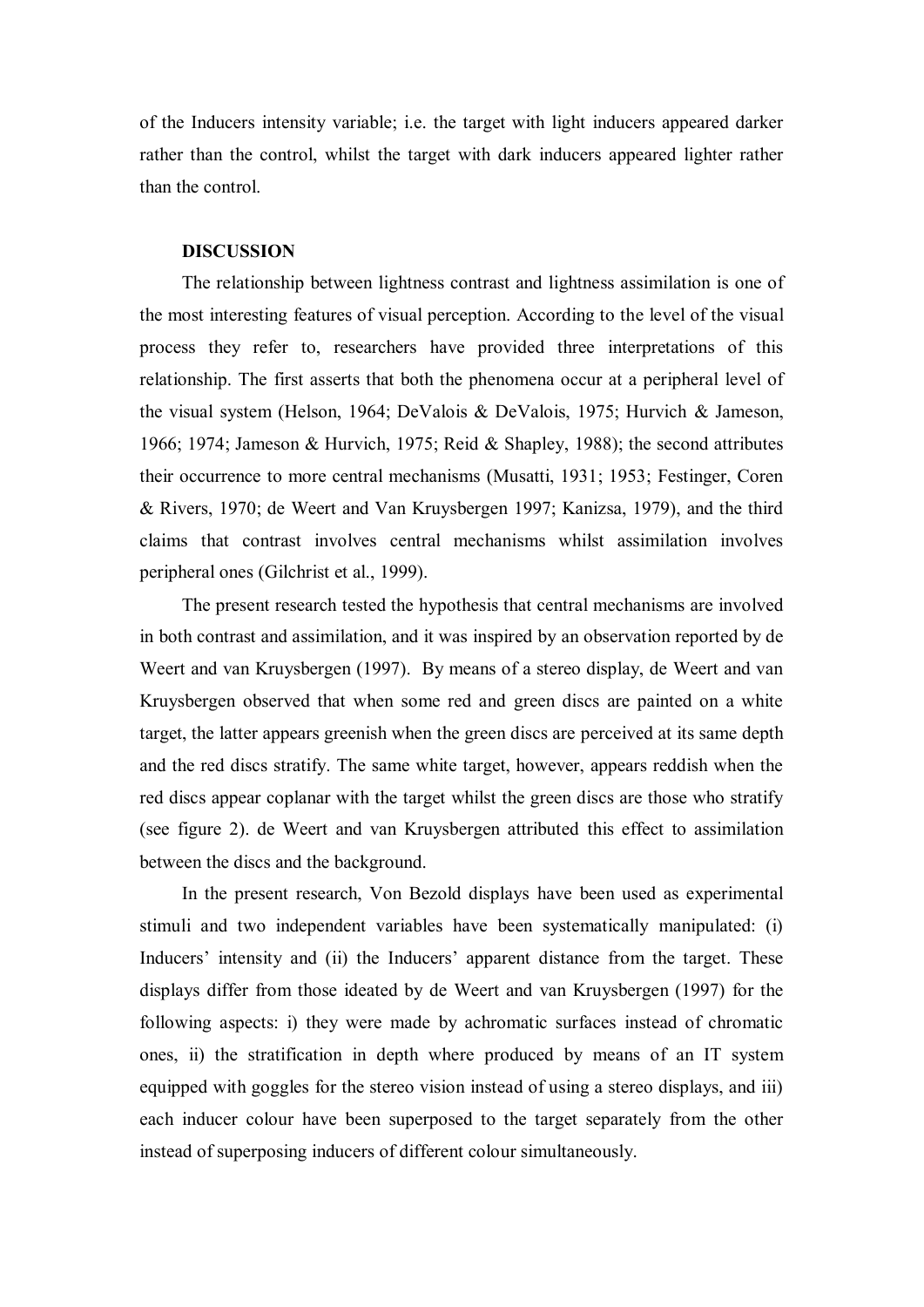Results show that assimilation occurs when the inducers and target were coplanar, whilst a contrast effect was found when they were non-coplanar. This effect was stronger with light, rather than with dark inducers (i.e. in the light level of the Inducers' intensity variable, this shift occurs even when the apparent distance between inducers and target was small). The next sections outline these results in more detail.

## *1) The assimilation/contrast shift phenomenon*

The phenomenon observed here can be referred as a lightness contrast/ assimilation shift phenomenon. It is the condition whereby the same luminance pattern gives rise to assimilation when inducers and target are coplanar, but it shifts toward contrast when inducers and target are not coplanar.

de Weert and van Kruysbergen (1997) attributed their observation to an assimilation effect between the discs and the background. However, the assimilation/contrast shift phenomenon emerged in our study suggests that in de Weert and van Kruysbergen's display, there might be two phenomena occurring simultaneously: an assimilation effect of the coplanar discs and, at the same time, a contrast effect of the stratified ones.

The assimilation/contrast shift phenomenon indicates that high degree of spatial frequency is not a sufficient condition to produce assimilation, but inducers need to share the same apparent depth as the target. As (virtually) equal retinal stimulations may give rise to a different perception of the target lightness, this phenomenon strongly supports the importance of central mechanisms for both contrast and assimilation.

# *2) Coplanarity and lightness perception*

The influence of distance among surfaces on lightness perception was systematically studied by Wolff (1933), who found that contrast reduces (or even disappears) when the inducers are perceived at a different depth plane as the target. This is not in line with our results. We found that non-coplanar inducers may still generate a contrast effect on the target lightness. In an attempt to understand why there are these differences, it has to be considered that there are three main differences between our displays and Wolff's one:

1) inducers' spatial frequency in Wolff's study was low, whilst in ours it was high;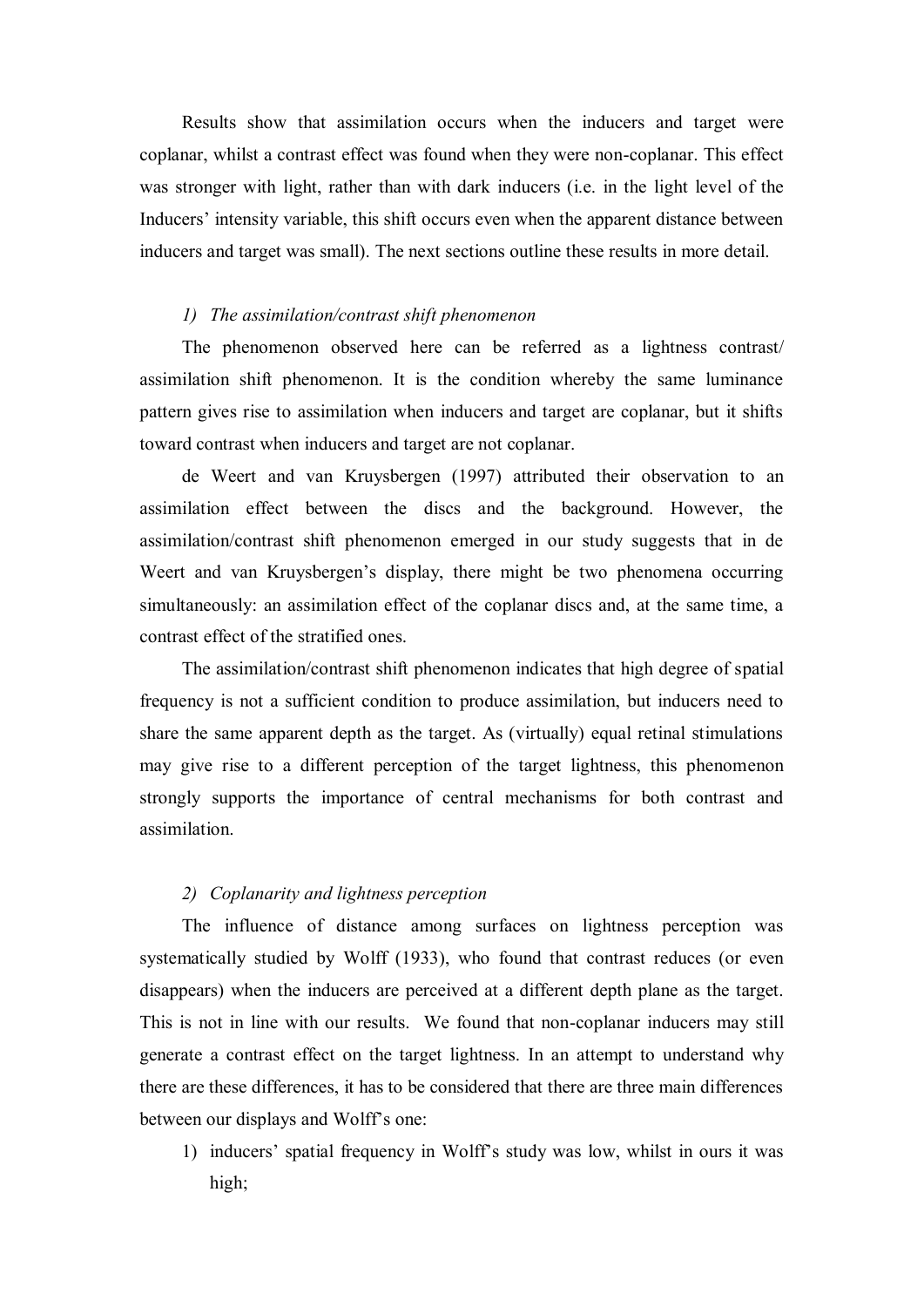- 2) in Wolff's display the grey target was surrounded by the inducers, whilst in our display the target surrounded the inducers;
- 3) Wolff manipulated actual depth, whilst we manipulated stereoscopic depth.

This third difference seems to be critical. Indeed, Julez (1971); Gibbs and Lawson (1974) both found that contrast persists even when the inducers are noncoplanar with the target even if in their studies i) the inducers' spatial frequency was low and ii) the grey target was surrounded by the inducers. As these two factors where the same as those studied by Wollf (1933) they cannot be the cause of the difference in their results. However, to manipulate the distance between inducers and target, these authors adopted a stereoscopic technique, as we did in our study, instead of an actual depth technique, as Wolff did. Indeed, contrasting the results obtained by Wolff (1933) with those obtained by Julez (1971) and Gibbs & Lawson (1974), it was noted by Gilchrist (2006) that "The additional cues present in Wolff's study like accretion and deletion at target edges due to observer motion might account for the different results" (p. 278). According to this observation together with the results emerged in the present study, it may be argued that in *stereoscopic* experiments, contrast is favoured over assimilation even when: (i) inducers and target are not coplanar, (ii) the target surrounds the inducers, and (iii) the inducers' spatial frequency is high.

### *3) Asymmetry in assimilation and contrast*

Assimilation effect was found to be stronger with dark inducers rather than with light ones. In particular, it emerged that when the apparent distance between the inducers and target was small, dark inducers generate an assimilation effect, whilst light inducers generate contrast. This asymmetry between dark and light inducers is in line with the findings of Agostini, Daris and Galmonte (2001) and those of de Weert and Spillman (1995).

In particular, by referring to central mechanisms, such as figure/ground segregation as the main cause of assimilation, de Weert and Spillman (1995) proposed that target areas bordering dark inducers are seen primarily as ground, hence assimilation, whereas target areas bordering bright inducers are perceived predominantly as figure, hence contrast. However, de Weert and Spillman did not provide any suggestions on why bright inducers should favour the perception of a target as a figure. Further experiments are needed to clarify this issue.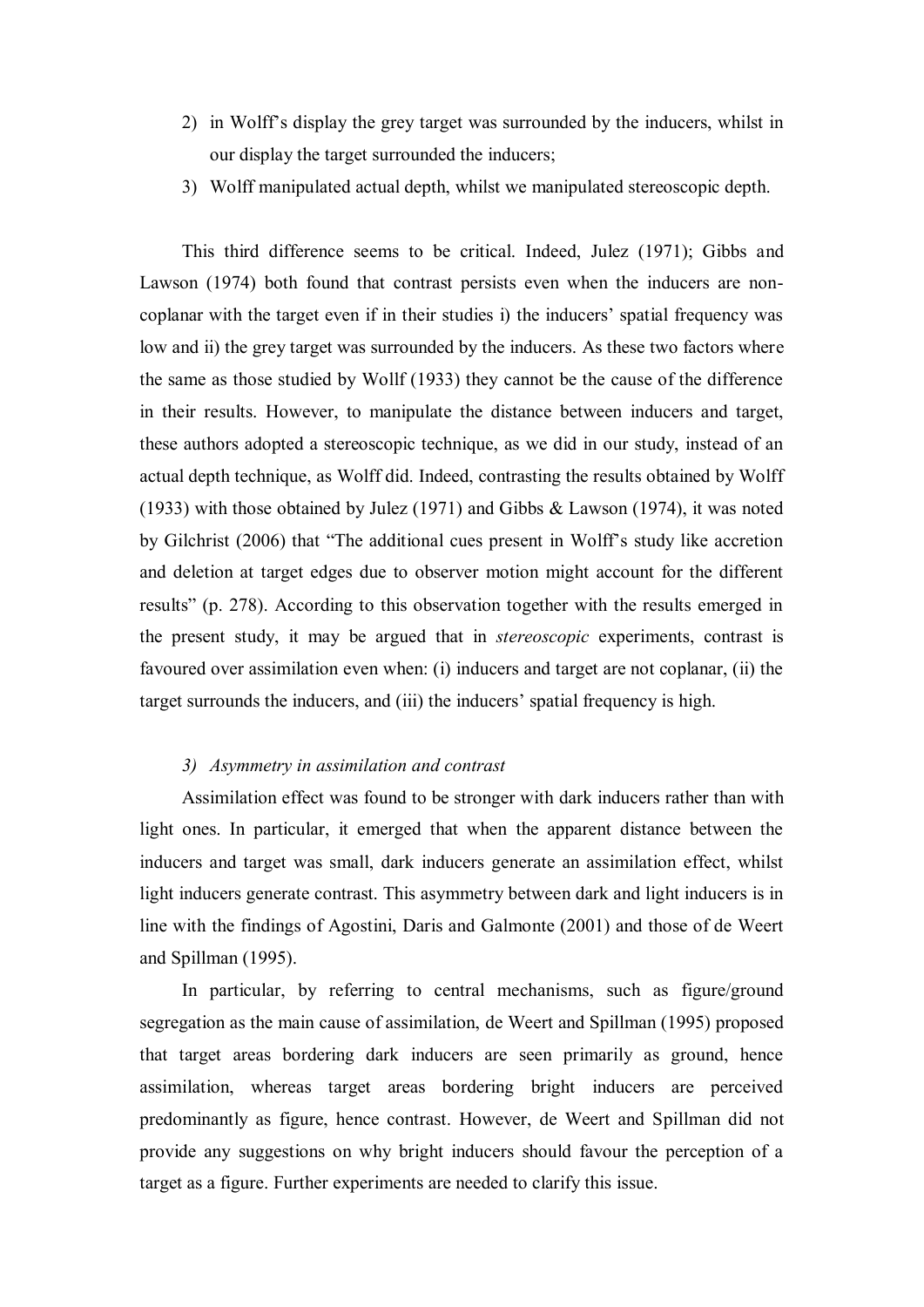## *4) Belongingness in assimilation and contrast*

The relationship between belongingness and lightness perception has been known from a long time. Benary (1924) showed that two equal grey targets, surrounded by the same amount of black and white areas, differ in lightness according to their perceptual belongingness relationships (see figure 6).



Figure 6. Benary's figure. The two grey triangles share the same luminance and are surrounded by the same amount of black and white areas.

As the grey triangle on the black cross appears lighter than the other, Benary (1924) suggested that belongingness induces contrast. After Benary, other scientists related lightness contrast to perceptual grouping (e.g. Munker 1970; White 1979; Agostini & Proffitt, 1993; Agostini and Galmonte, 2002).

Nevertheless, our results seem - at first glance - to contradict these findings. Indeed, by manipulating the distance between inducers and target, we have manipulated the belongingness factor of Proximity (Wertheimer, 1923). It seems that when target and inducers strongly belong to each other, so to constitute a single perceptual unit, their lightness is assimilated, instead of being contrasted.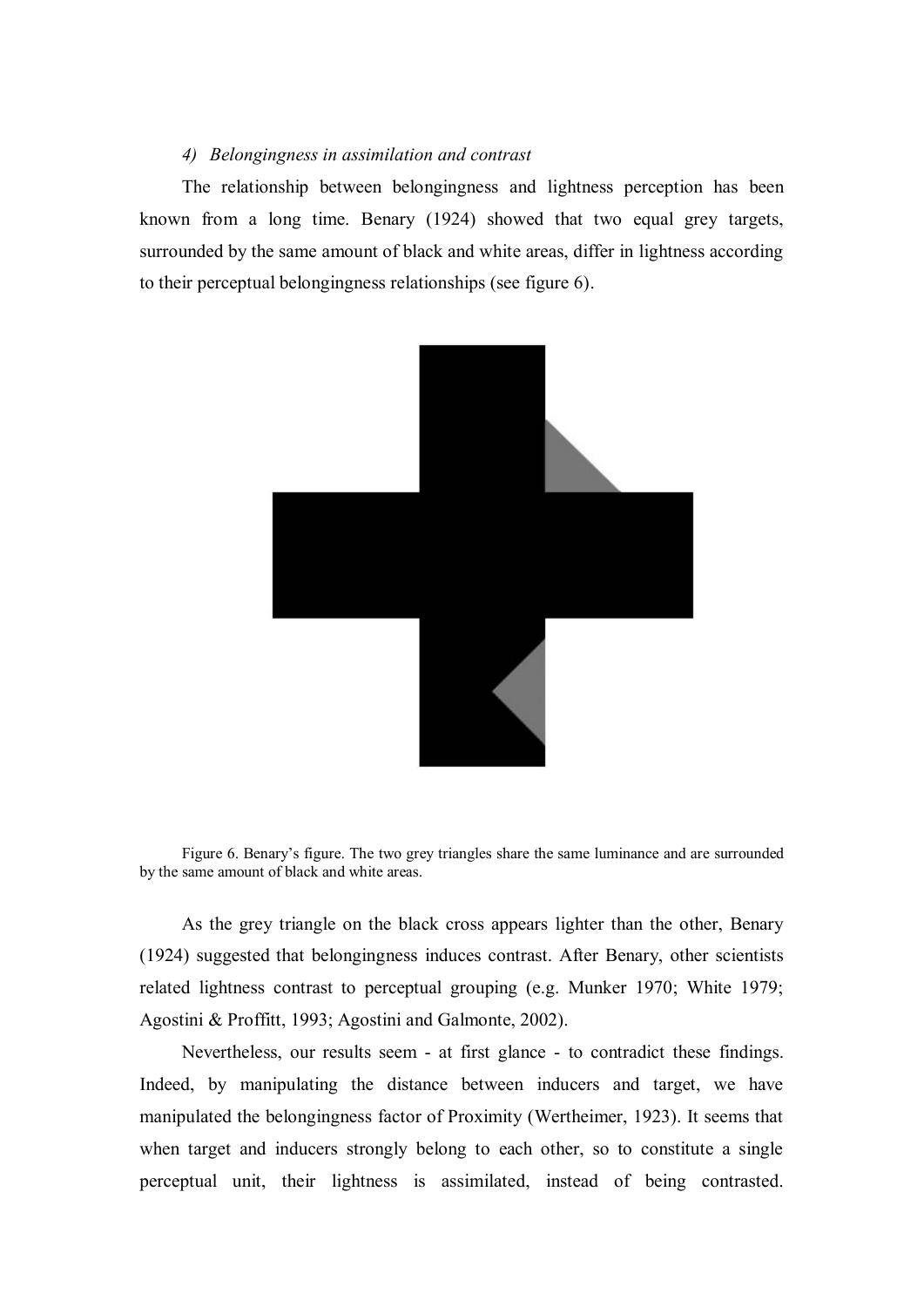Accordingly, Fuchs (1923) proposed the perceptual whole hypothesis. The author showed that the perceived colour of a target assimilates to that one of the elements to which it belongs. Figure 7 shows that the central orange disc appears reddish if intentionally grouped with the red discs and yellowish if it is grouped with the yellow discs.



Figure 7. The figure of Fuchs (1923). The orange disc appears reddish when intentionally grouped with the red discs and yellowish when grouped with the yellow discs. (See on line version of this paper for the coloured figure).

Fuchs (1923) maintained that the target tends to assume the colour of the perceptual whole to which it belongs. King (1988) holds that when belongingness produces a single perceptual unit, assimilation is favoured over contrast. However, when two perceptual units emerge, contrast occurs. In agreement with this proposal, it might be suggested that in Von Bezold type of displays assimilation occurs because inducers and target constitute a single perceptual unit. This was also suggested by Musatti (1953) who argues that assimilation<sup>1</sup> occurs when the inducing elements are ―fragments‖ dispersed within the induced area. In such a case, fragments do not appear as independent units but contribute to generate the texture of a unitary whole.

<u>.</u>

<sup>1</sup> On behalf of precision, Musatti (1953) used the terms "perceptual equalization". The author assumed that the optical sensation is split into two different components, that is, object colour and environmental illumination. Assimilation occurs when there is perceptual equalization between object colours while contrast occurs when there is perceptual equalization among the components constituting the environmental illumination.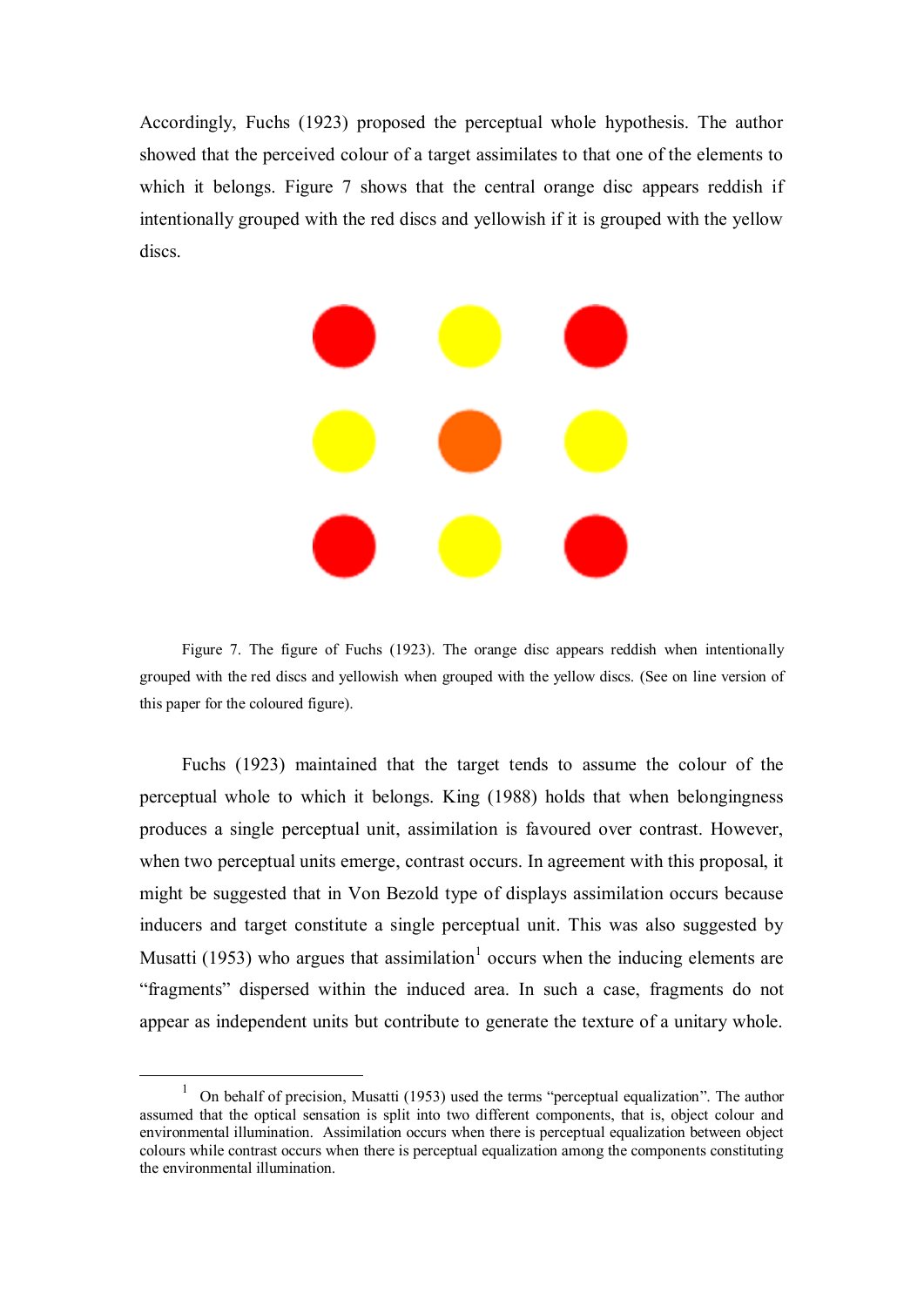In fact, if the size of the fragments is increased, they become independent units, and contrast takes the place of assimilation. In other words, it seems that when belongingness involves independent perceptual units, it generates contrast; when, instead, belongingness creates a single perceptual unit, then assimilation occurs among the sub-units of the whole.

# *5) Speculations over the nature of assimilation and contrast*

Contrast effects have been studied extensively in recent years and have received much more attention than assimilation effects. Already in 1953, Musatti suggested that the fundamental phenomenon in the interaction effects among different surfaces in colour perception is not contrast, like nowadays maintained (Musatti wrote), but assimilation. Not much seems to be changed since Musatti's time and contrast predominates over assimilation in most of the lightness theories [see also van Lier & Wagemans (1997) on this topic]. We believe that the main problem is not that contrast has received so much attention, but that assimilation has been considered a negligible phenomenon. In doing this, even the nature of the contrast phenomenon itself may have been vanished.

The shift from assimilation to contrast emerged in the present study might be helpful in understanding the nature of both the assimilation and the contrast phenomenon. As stated, since Benary' findings, most of the authors concluded that the visual system contrasts the lightness of surfaces that perceptually belong to each other. But a fundamental question arises from this conclusion. Why, from an evolutionary point of view, should the visual system enhance the lightness difference among surfaces belonging to each other?

The Anchoring Theory (Gilchrist et al, 1999) provides an answer to this question asserting that the visual system does not actually enhance the lightness differences, but the contrast phenomenon is a sort of inevitable consequence of lightness computation. This theory states that the visual system computes the lightness of each surface in the visual scene according to its luminance relationship with the highest luminance (anchor) within a set of surface luminances that perceptually belong to each other (framework). If two equal surface luminances belong to different frameworks, the one lying in the framework where the luminance of the anchor is higher will appear darker than the other.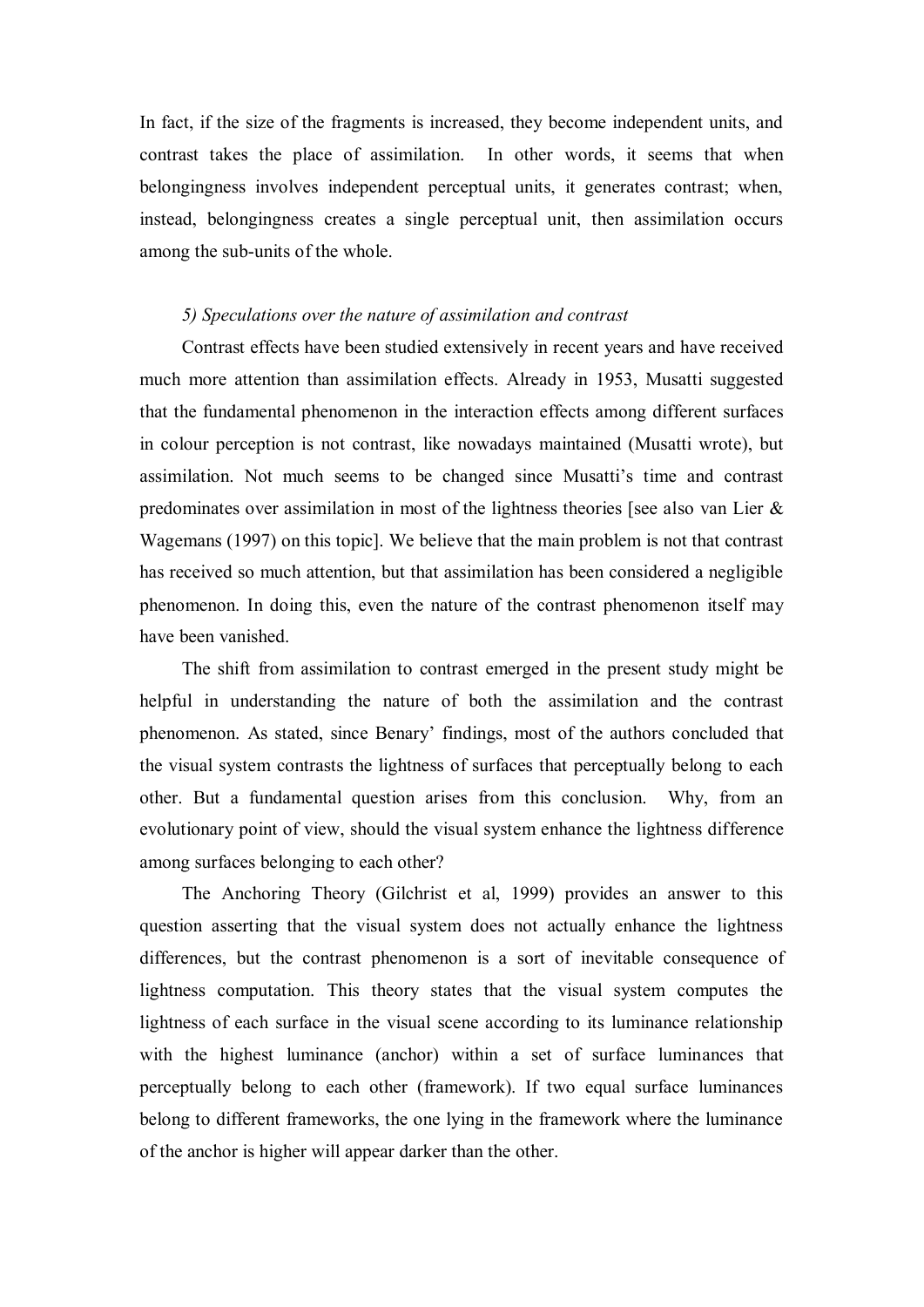Although this theory gives an explanation of *why* contrast occurs, it assumes that assimilation occurs at a lower level of the visual process (see introduction). However, our results (as well as the results of previous studies) show that assimilation does involve central mechanisms of the visual process as well as contrast. On this subject, de Weert  $(1991)$  points out that "[...] there is no a priori reason to put assimilation in another domain than contrast (page 307)". Therefore, a different answer to the question of why contrast occurs is needed. One possibility is to consider the *figure/ground segregation process* in conjunction with the *luminance decomposition process*.

# *Figure ground segregation process*

Regarding the Figure ground segregation process, it has been proposed that the visual system does not contrast the lightness of *surfaces* that perceptually belong to each other, but the lightness of the *figures* with that one of their *grounds*. If there is no figure/ground segregation, then there is no contrast effect. This way of viewing the contrast phenomenon was provided, among others, by Kanizsa (1988). The author gave an original explanation of the Benary phenomenon (depicted in figure 6):  $\lq$ ...] to say that one of the grey triangles belongs to the cross and the other to the background is not a phenomenologically correct description. It is more correct to say that the triangles are two independent figures, each on a different background, one on the black cross, and the other on the white ground" (Kanizsa, 1988; page 291). Hence, Kanizsa underlined that the figure/ground segregation process may play an important role in the contrast phenomenon, in addition to perceptual belongingness. Kanizsa did not expand this intuition any further; but it seems clear from his words that perceptual belongingness may generate stronger contrast effects when it favours the figure/ground stratification process. With regards to this point, Bressan (2006) proposed a lightness perception model that, although it does not include a luminance decomposition process, assumes that the figure/ground segregation process affects the contrast phenomenon.

Empirical evidence that the figure/ground segregation process does exert an effect on lightness perception has been provided, for example, by Wolff (1934, figure 8).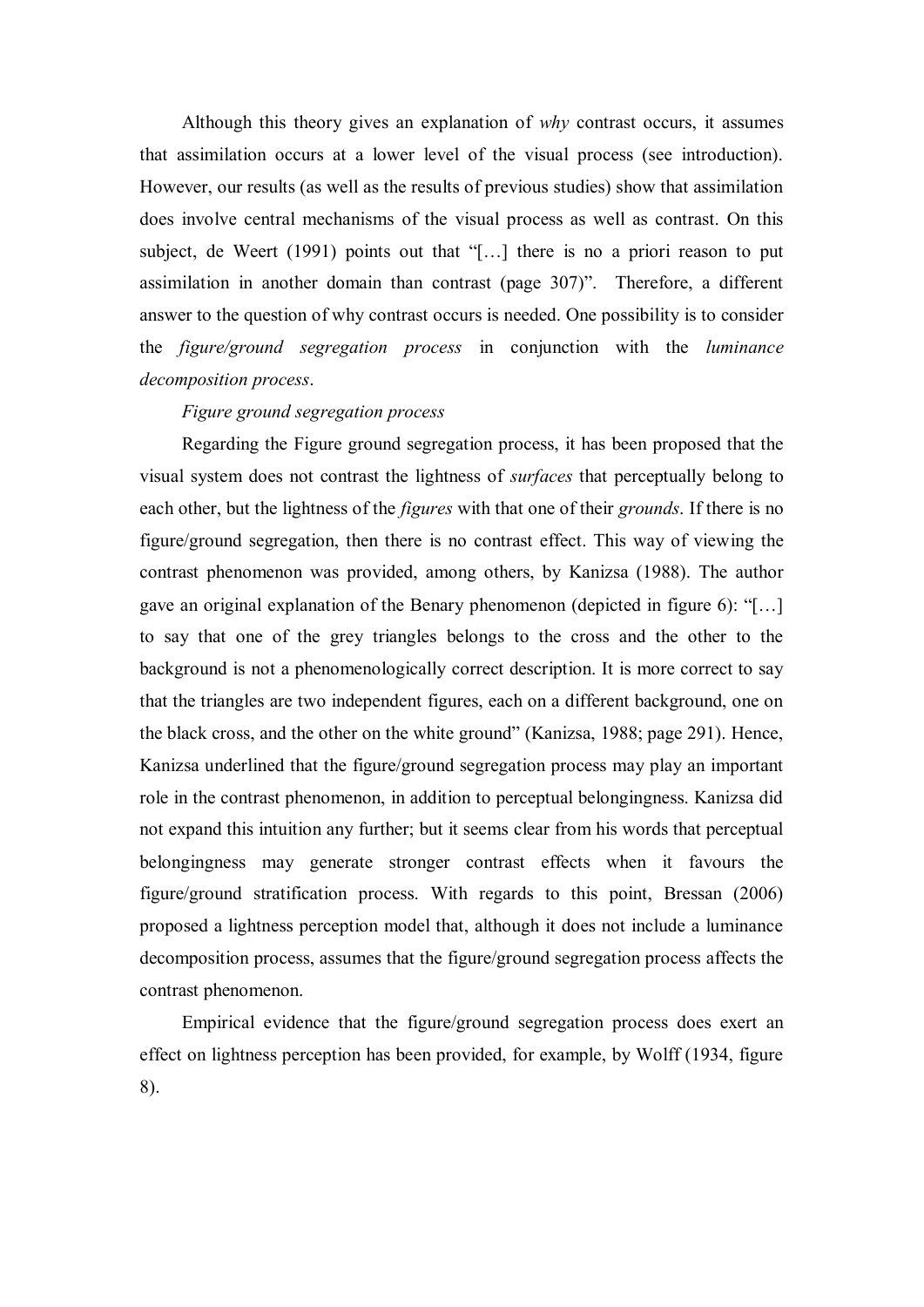

Figure 8. The figure of Wolff (1934). The small discs on the left have the same luminance of the larger disc on the right. Conversely the small discs on the left have the same luminance of the larger disc on the left.

The small discs (figures) on the left have the same luminance as the ground on the right and the figures on the right have the same luminance of the ground on the left. Phenomenally, the figures on left are lighter than the ground on the right. Conversely, the figures on the right appear darker than the ground on the left. Hence, figures undergo a greater contrast effect than ground does.

Another empirical evidence that figure/ground exerts an effect on lightness has been provided by Coren (19869). Using the ambiguous pattern of the figure 9, the author found that a given region of the visual field undergoes a greater contrast effect when it is perceived as a figure rather than when it is perceived as a ground.

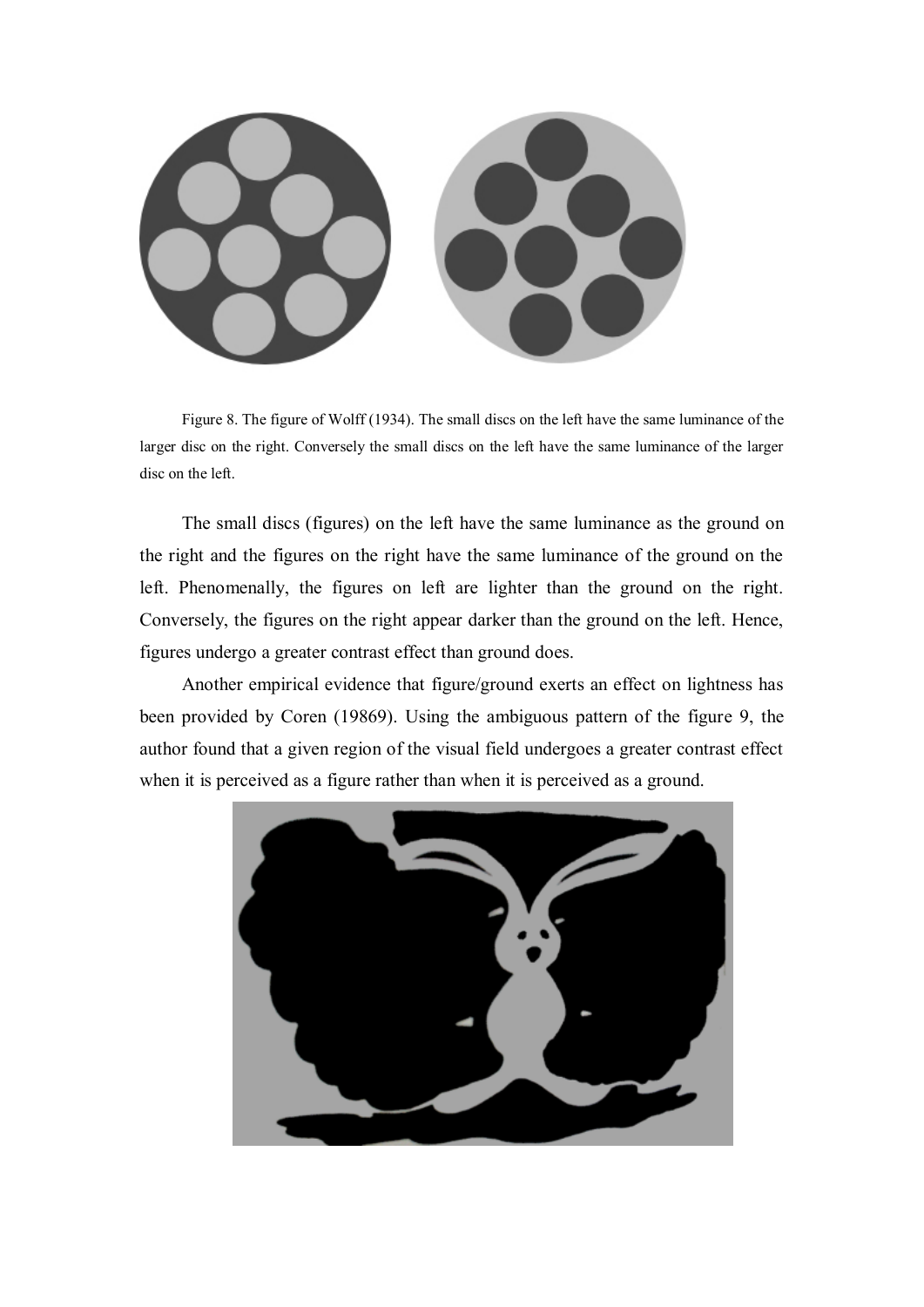Figure 9. The women-rabbit figure of Coren (1969). In this orientation the central patch is seen as a gray rabbit on a black background; it the display is rotated 180 degrees, the same area is seen as gray space between two black women's face.

In the normal orientation the central patch of figure 9 is seen as a gray rabbit on a black background. If the display is rotated 180 degrees, the same test patch is seen as gray space between two black women's faces. As in this second condition the test area appears darker rather than it is viewed in the normal orientation, Coren concluded that figure-ground relationships play a large part in the magnitude of contrast.

#### *Luminance decomposition process*

It has been proposed that visual system splits the pattern of light intensities reaching the eyes into separate overlapping layers, corresponding to separate physical contributions. One layer corresponds to the reflectance and another to the illumination (e.g. Musatti, 1953; Metelli, 1974; Bergstrom, 1977; Barrow & Tenenbaum, 1978; Gilchrist, 1979; Adelson & Pentland, 1996; Anderson, 1997; Eagleman, Jacobson & Sejnowski, 2004; Anderson & Winawer, 2005). According to this view, contrast may descend from a luminance mis-attribution into the two perceptual components: illumination and surface lightness (Gilchrist, 1988; Soranzo and Agostini, 2004; 2006a; 2006b).

By combining the luminance decomposition process with the figure/ground segregation process, it may be argued that the luminance of the ground is used by the visual system to determine the amount of the figures luminance that has to be attributed to their illumination. The visual system will attribute a larger part of a figure luminance to its lightness if the luminance of the ground is decreased, making the figure to appear lighter. Conversely, the visual system will attribute a smaller part of a figure luminance to its lightness when the luminance of the ground is increased, making the figure to appear darker.

In attributing the luminance of a figure to its lightness, the visual system considers also the luminance of the ground. Therefore, the lightness of figures having the same luminance is computed differently by the visual system if they belong to grounds having different luminance because the luminance of the grounds is used by the visual system to evaluate the illumination level of the figures.

This way of interpreting the contrast phenomenon has two advantages: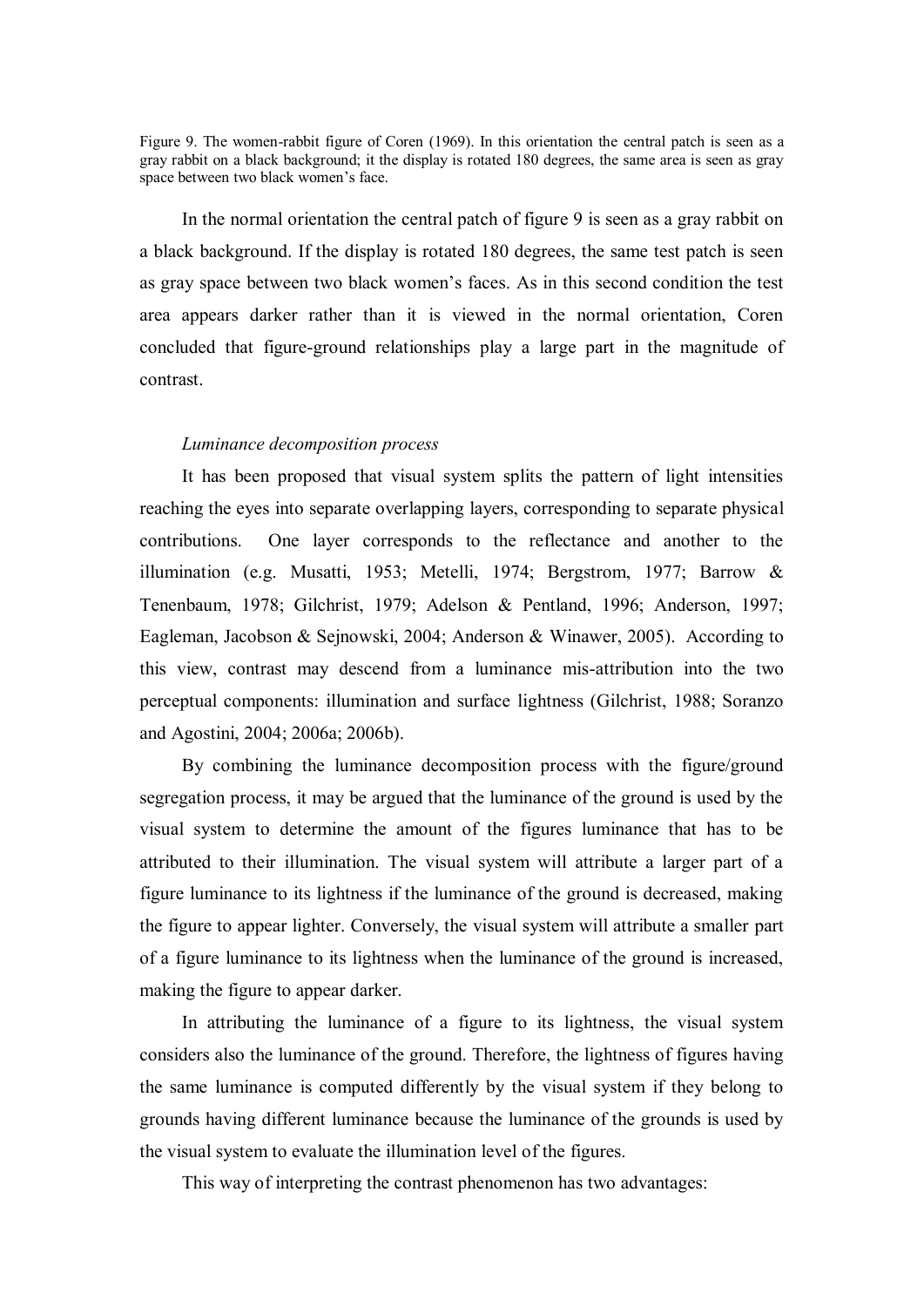- 1) Besides contrast, it accounts also for assimilation without assuming that it occurs at a different level of the visual process: assimilation simply derives from a missed figure/ground segregation;
- 2) it provides an account of why contrast occurs.

Further experiments are needed to test this hypothesis. For example, it may be interesting to manipulate the figure/ground appearance on one side and the apparent illumination on the other.

In sum, our study suggests that central mechanisms are involved in both assimilation and contrast phenomenon. In addition, it seems that the role of belongingness on lightness perception is not univocal. Strengthening the belongingness between two, distinct, perceptual units produces contrast, but when belongingness unifies separate items into a single perceptual unit, it generates assimilation.

#### **References**:

- Adelson, E. H., and Pentland, A. P. (1996). The Perception of Shading and Reflectance. In D. Knill and W. Richards (eds.), Perception as Bayesian Inference (pp. 409-423). New York: Cambridge University Press
- Agostini, T. & Galmonte, A. (2002). Perceptual organization overcomes the effects of local surround in determining simultaneous lightness contrast. *Psychological science,* **13,** 88-92.
- Agostini, T., Daris, D. & Galmonte, A. (2001). Kanizsa's paradox revisited. *Journal of Vision* **1**(3), 424a.
- Anderson, B. & Winawer, J. (2005). Image segmentation and lightness perception. *Nature* **434**, 79–83 (2005).
- Anderson, B. L. (1997). A theory of illusory lightness and transparency in monocular and binocular images: the role of contour junctions. *Perception* **26**, 419–453.
- Barrow, H. G. & Tenenbaum, J. (1978) in Computer Vision Systems (eds Hanson, A. R. & Riseman, E. M. - Academic, New York), 3–26.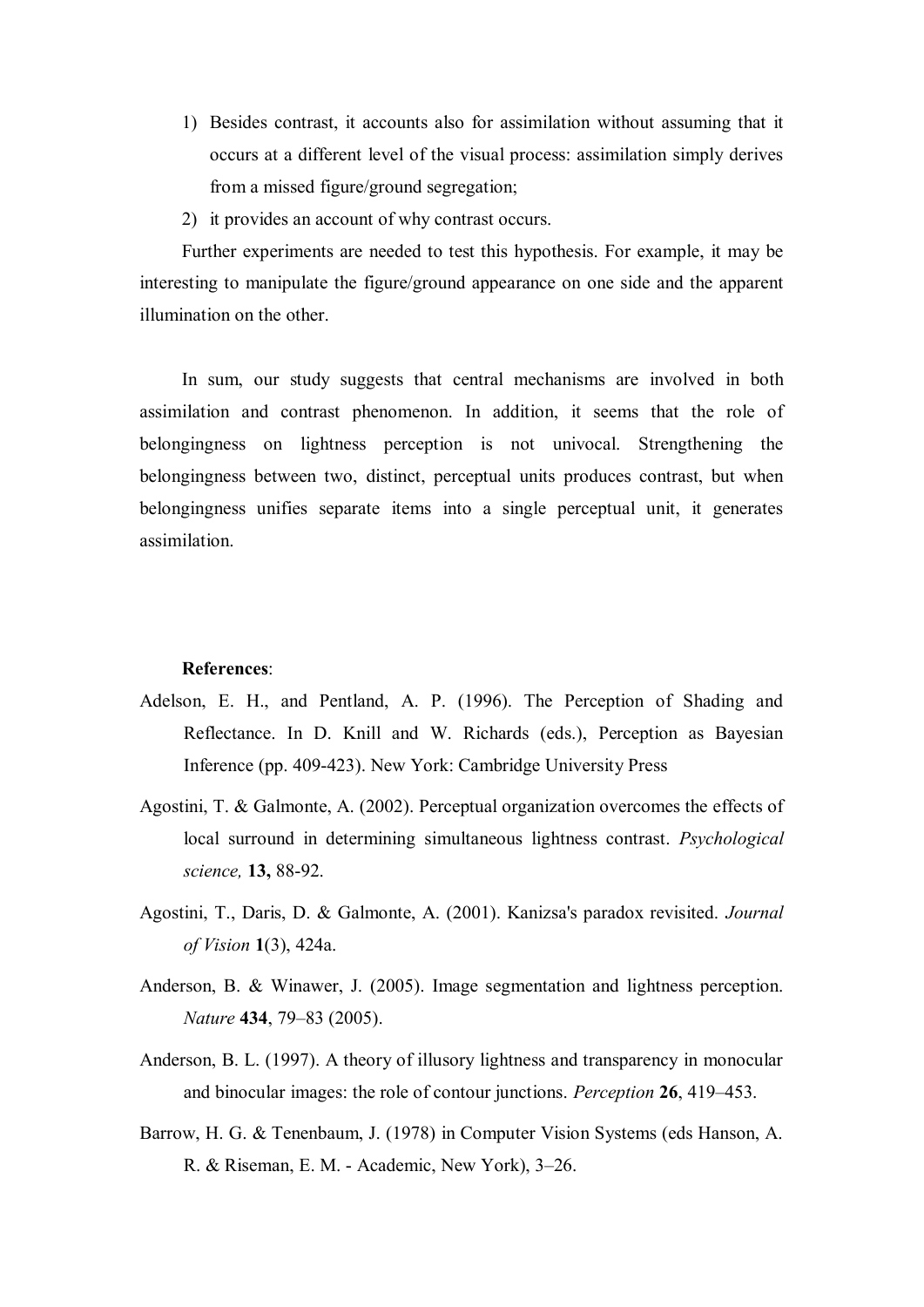- Benary, W. (1924). Beobachtungen zu einem Experiment uber Helligkeitskontrast. *Psychologische Forschung,* **5**, 131-142.
- Bergström, S. S. (1977). Common and relative components of reflected light as information about the illumination, colour, and three-dimensional form of objects. *Scand. J. Psychol*. **18**, 180–186.
- Bressan, P. (2006). The Place of White in a World of Grays: a double-anchoring theory of lightness perception. *Psychol. Rev*, **113**, 526-553.
- Coren, S. (1969). Brightness contrast as a function of figure-ground relations. *Journal of Experimental Psychology*. **80**, 517-524.
- de Weert, C. C. M. & Spilmann, L. (1995). Assimilation: Asymmetry between Brightness and Darkness? *Vision Res*earch **35**(10), 1413—1419.
- de Weert, C. C. M. & van Kruysbergen, N. (1997). Assimilation: central and peripheral effects. *Perception*, **26,** 1217-1224.
- de Weert, C. M. M. (1991). Assimilation versus contrast. In Valberg, A. & Lee, B. B. (Eds), From pigments to perception (pp. 305-311). New York: Plenum Press.
- DeValois, R. L. & DeValois, K. K. (1975). Neural coding of color. In Carterette. E.C. E.C. & Friedman, M.P (Eds), Handbook of perception (Vol. 5, pp. 156-157). New York: Academic Press.
- Eagleman, D. M., Jacobson, J. E. & Sejnowski, T. J. (2004).Perceived luminance depends on temporal context. *Nature* **428**, 854–856.
- Festinger, L., Coren, S. & Rivers, G. (1970). The effect of attention on brightness contrast and assimilation. *American Journal of Psychology,* **83**, 189-207.
- Fuchs, W. (1923). Experimentelle Untersuchungen ueber die Aenderung von Farben unter dem Einfluss von Gestalten (Angleichungserscheinungen)". Zeitschrift für *Psychologie*, **92**, 249-263.
- Gibbs, T. & Lawson, R.B. (1974). Simultaneous brightness contrast in stereoscopic space. Vision Research, 14, 983-987.
- Gilchrist, A. (1979). The perception of surface blacks and whites. Scientific American 240: 112-123.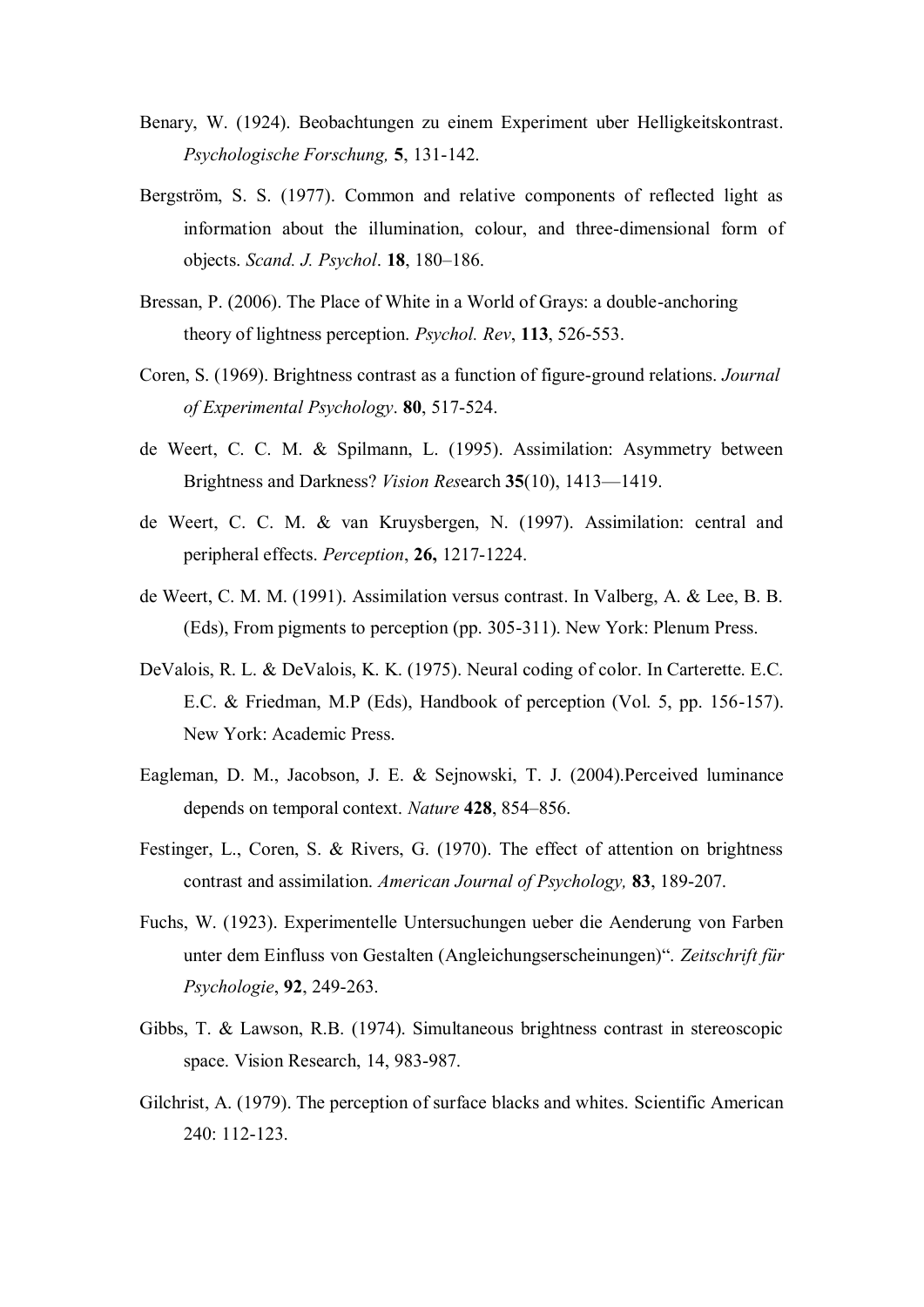- Gilchrist A., Kossyfidis C., Bonato F., Agostini T., Cataliotti J., Li X., Spehar B., Annan V., Economou E. (1999). An anchoring theory of lightness perception. *Psychological Review*, **106**, 795-834.
- Gilchrist, A. (2006). *Seeing black and White*. Oxford Psychology series. Oxford University press.
- Helson, H. (1964). Adaptation-level theory. (New York: Harper & Row).
- Hurvich, L. M. & Jameson, D. (1966). *The perception of brightness and darkness*. Boston, Mass.: Allybn & Bawn.
- Hurvich, L. M. & Jameson, D. (1974). Opponent processes as a mode of neural organization. *American Psychologist*, **29**, 88-102.
- Jameson, D. & Hurvich, L.M. (1975). From contrast to assimilation: In art and in the eye. Leonardo, 8, 125-131; Reprinted in Henle. M. (Ed.), Vision and artefact (pp. 49-64). New York: Springer.
- Julesz, B. (1971). Foundations of Cyclopean Perception. Chicago: University of Chicago Press.
- Kanizsa, G. (1979). Organization in Vision: Essays on Gestalt perception (pp. 143- 150). New York: Praeger.
- Kanizsa, G. (1988). Color and organization: A response to King. *New Ideas in Psychology,* **6**, 289-291.
- King, D. (1988). Assimilation is due to one perceived whole and contrast is due to two perceived wholes. *New Ideas in Psychology,* **6**, 277-288.
- Knill, D. C. & Kersten, D. (1991). Apparent surface curvature affects lightness perception. *Nature* **351**, 228–230.
- Koffka, K. (1935). Principles of Gestalt Psychology. Harcourt, Brace and World, New York.
- Metelli F., (1974). Achromatic color conditions in the perception of transparency. In Perception, Essays in Honor of J.J. Gibson , R. B. McLeod and H. L. Pick, eds. Ithaca, NY: Cornell University Press, pp. 93-116.
- Musatti, C. (1931). Forma e assimilazione. *Archivio Italiano di Psicologia*, **9**, 213- 269.